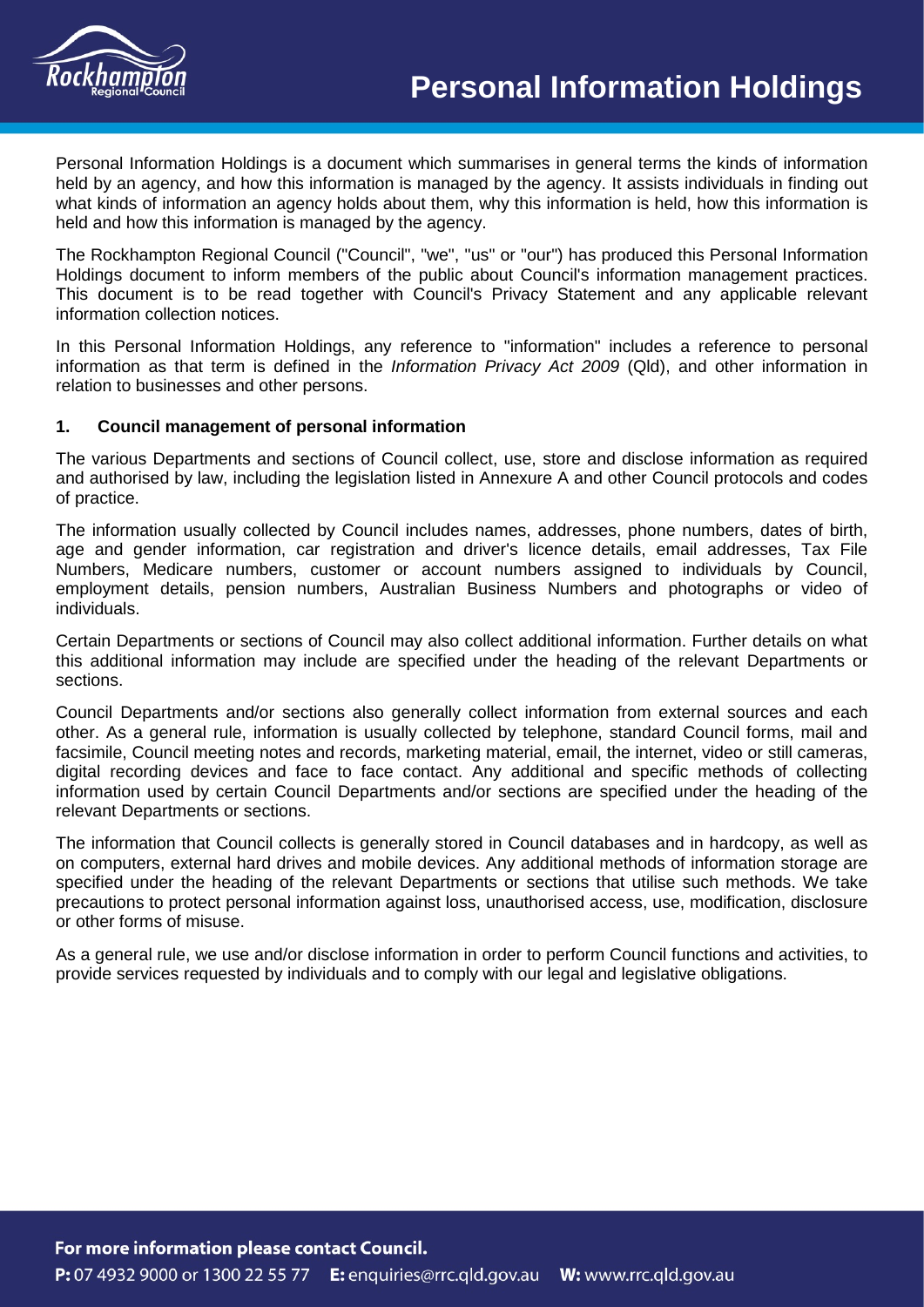

## **2. Community Services Department**

#### **2.1 Community Standards and Compliance**

The Community Standards and Compliance Section is responsible for the assessment of health and environment related applications concerning food licensing, personal appearance services, environmentally relevant activities, animal management and permits related to local laws.

Through the provision of compliance services, the Community Standards and Compliance Section works with industry and the community to protect and enhance the public health and safety, environmental values and amenity of Rockhampton Region and for its community including pest management, vector management, animal management, regulated parking, local laws and compliance with approval conditions and State legislation.

This Section uses information for processing permits, licensing and complaints.

In addition to the information collected by Council generally, Community Standards and Compliance also collects information about an individual's criminal record, medical records and disability status. This information is generally only collected in circumstances where the individual's consent has been obtained.

In addition to the collection methods employed by Council described in Part 1 above, Community Standards and Compliance also collects information from medical reports and formal statements.

Community Standards and Compliance uses information for the purposes of:

- (a) assessing applications
- (b) issuing notices, permits and licences;
- (c) checking registered business details;
- (d) taking enforcement action;
- (e) infringement reviews;
- (f) registration of pets;
- (g) conducting investigations;
- (h) verifying an individual's entitlement to discounts on certain Council fees and charges;
- (i) preparing statements; and
- (j) confirming vehicle registration.

Community Standards and Compliance exchanges information internally with other parts of Council and may disclose information to external bodies (for example, State Government Departments, the RSPCA or the police service). It also discloses information to the State Penalties Enforcement Agency for the purpose of enforcing infringement fines, and to the Residential Tenancies Agency for the purpose of accreditation.

The following are the specific pieces of legislation which require or authorise Local Laws to manage information as described above:

- *Animal Management (Cats and Dogs) Act 2008*
- *Building Act 1975*
- *Environmental Protection Act 1994*
- *Food Act 2006*
- *Information Privacy Act 2009*
- *Land Protection (Pest and Stock Route Management) Act 2002*
- *Local Government Act 2009*
- *Local Laws*
- *Public Health Act 2005*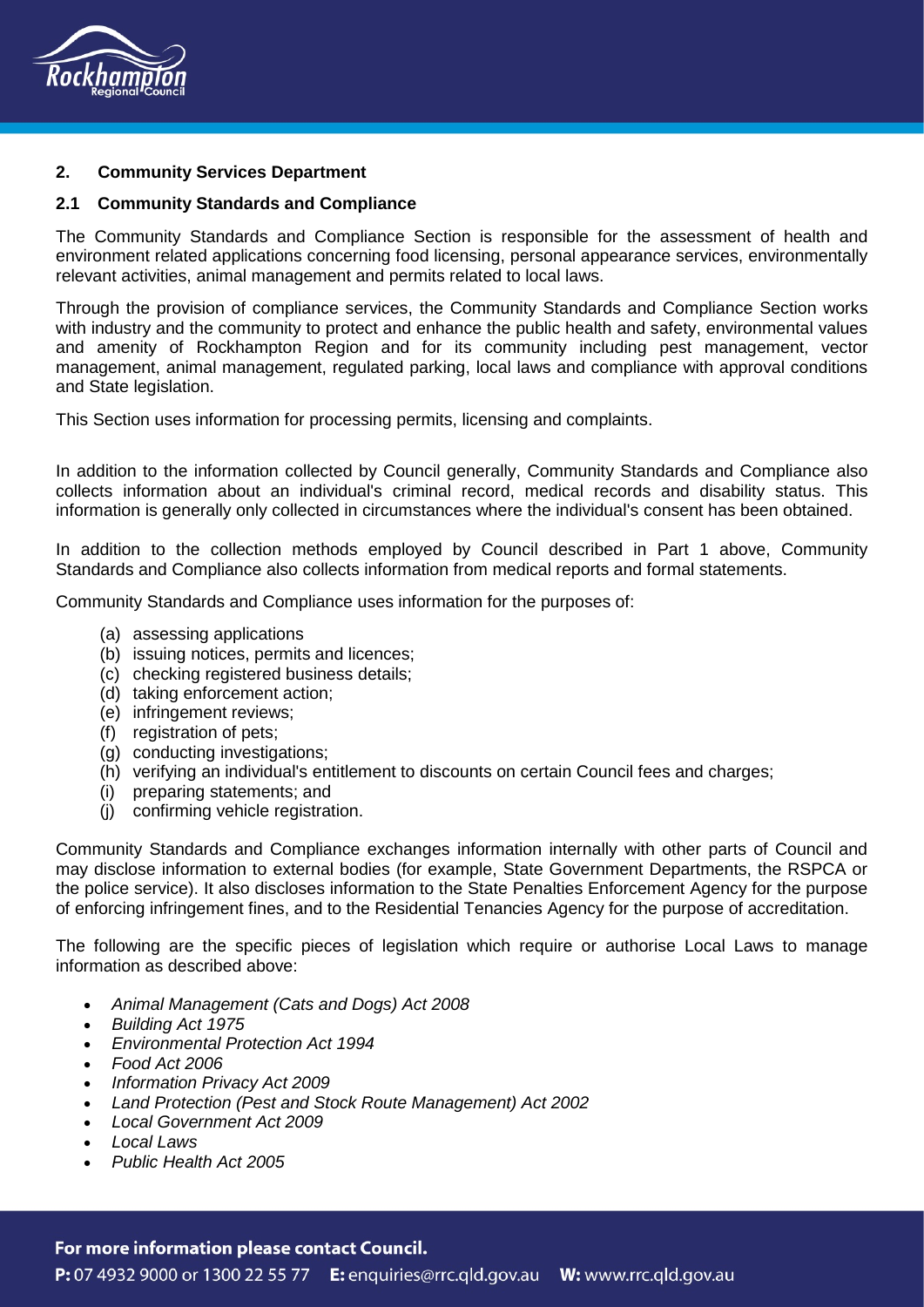

- *Public Health (Infection Control for Personal Appearance Services) Act 2003*
- *Residential Services (Accreditation) Act 2002*
- *State Penalties Enforcement Act 1999*
- *State Penalties Enforcement Regulation 2000*
- *Stock Act 1915*
- *Sustainable Planning Act 2009*
- *Transport Operations (Road Use Management) Act 1995*
- *Work Health and Safety Act 2011*

### **2.2 Community and Facilities Section**

The role of the Section is to:

- develop and implement programs and projects that will continue to ensure that appropriate services are available and respond to the diversity of the community
- support capacity building
- strengthen the involvement of people in their communities at a local level

Additionally, this section is responsible for the management of Council facilities and for the safety surveillance camera system which is used as a vehicle to enhance and protect the community from hazards that can injure, damage or destroy property or life.

In addition to the information collected by Council as described in Part 1 above, the Section also collects information regarding:

- volunteer management:
	- o health information
	- o criminal history
	- o disabilities
	- o referees
	- o blue card number
- programs and events:
	- o address
	- o age
- safety surveillance:
	- o an individual's image

This information is generally only collected in circumstances where the individual's consent has been obtained.

This Section uses information for the purposes of:

- volunteer management
- programs and events including community and cultural service directories
- home assist services including referrals, funding, or obtaining contractor services
- public safety and incident recording

Information may be exchanged internally with other Departments of Council as well as disclosed externally to funding bodies and the police.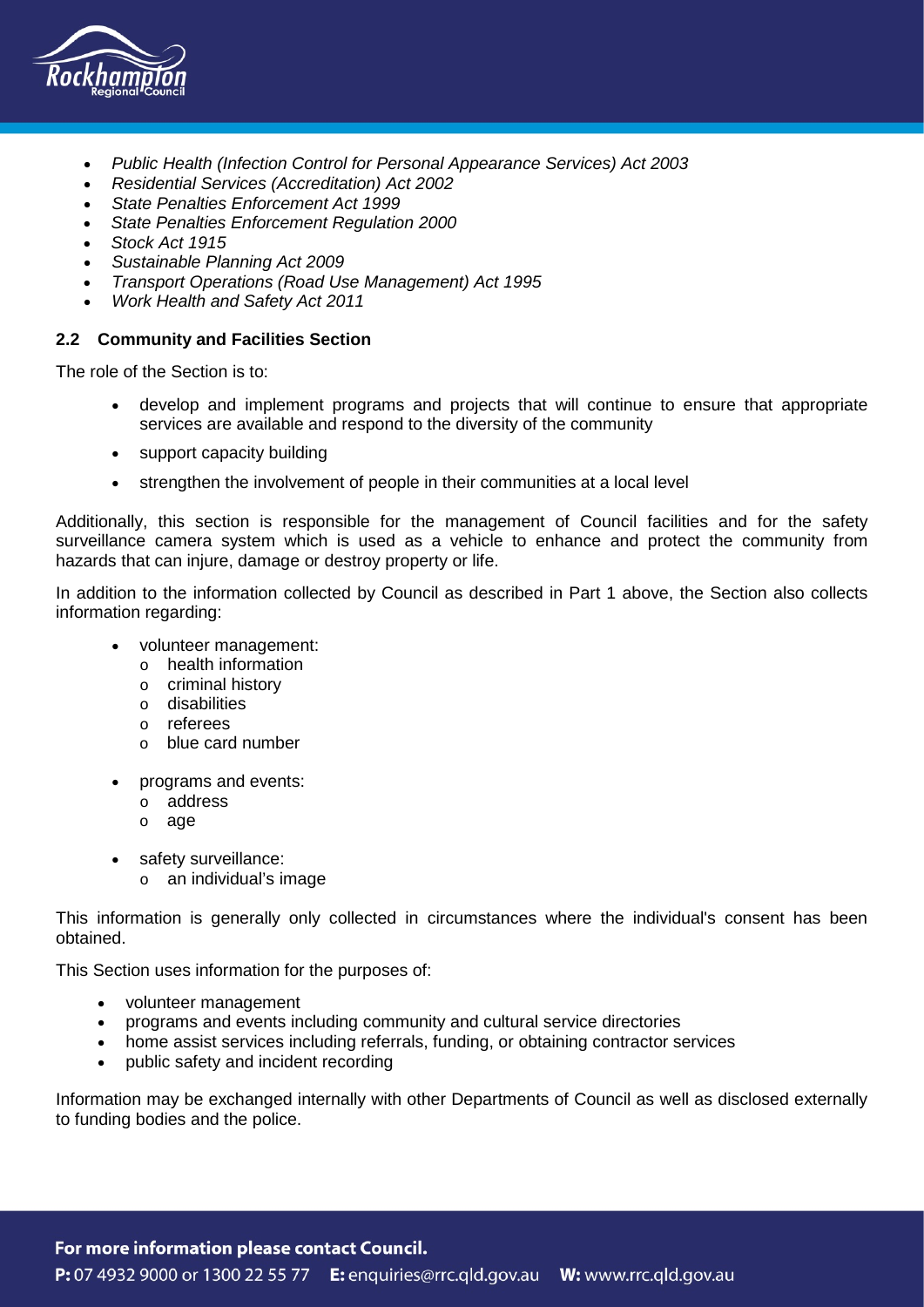

# **2.2.1 Facilities Unit**

The Facilities Unit provides management, maintenance and operational services and activities to the Council buildings asset base (including parks, reserves, sporting areas, aquatic facilities and conservation).

The following is in addition to the information provided in Part 1 above.

This Section uses information for the purposes of:

- (a) ensuring that contractors comply with legislative requirements including Workplace Health and Safety requirements:
- (b) attending to customer service requests; and
- (c) security.

This Unit exchanges information internally with other parts of Council. It generally does not disclose information externally.

## **2.2.2 Rockhampton Libraries**

The role of the libraries is to:

- deliver customer-centric library services to the Rockhampton community;
- utilise relevant innovative technologies and systems that provide the best value for customers; and
- have a pro-active approach to developing programs and projects that provide residents with access to a wide and diverse range of resources to entertain and inform.

In addition to the information collected by Council as described in Part 1 above, the Section also collects information regarding:

- disability status
- criminal record

This information is generally only collected in circumstances where the individual's consent has been obtained.

The libraries use information for the purposes of:

- issuing library membership cards and library notices
- processing library membership applications
- customer protection
- emergency contact with individuals
- answering queries
- public safety and incident recording
- volunteer management including complying with audit and safety requirements

The libraries generally do not disclose information apart from where required by a warrant from the police.

The following are the specific pieces of legislation which require or authorise the libraries to manage information as described above:

- *Information Privacy Act 2009*
- *Libraries Act 1988*
- *Work Health and Safety Act 2011*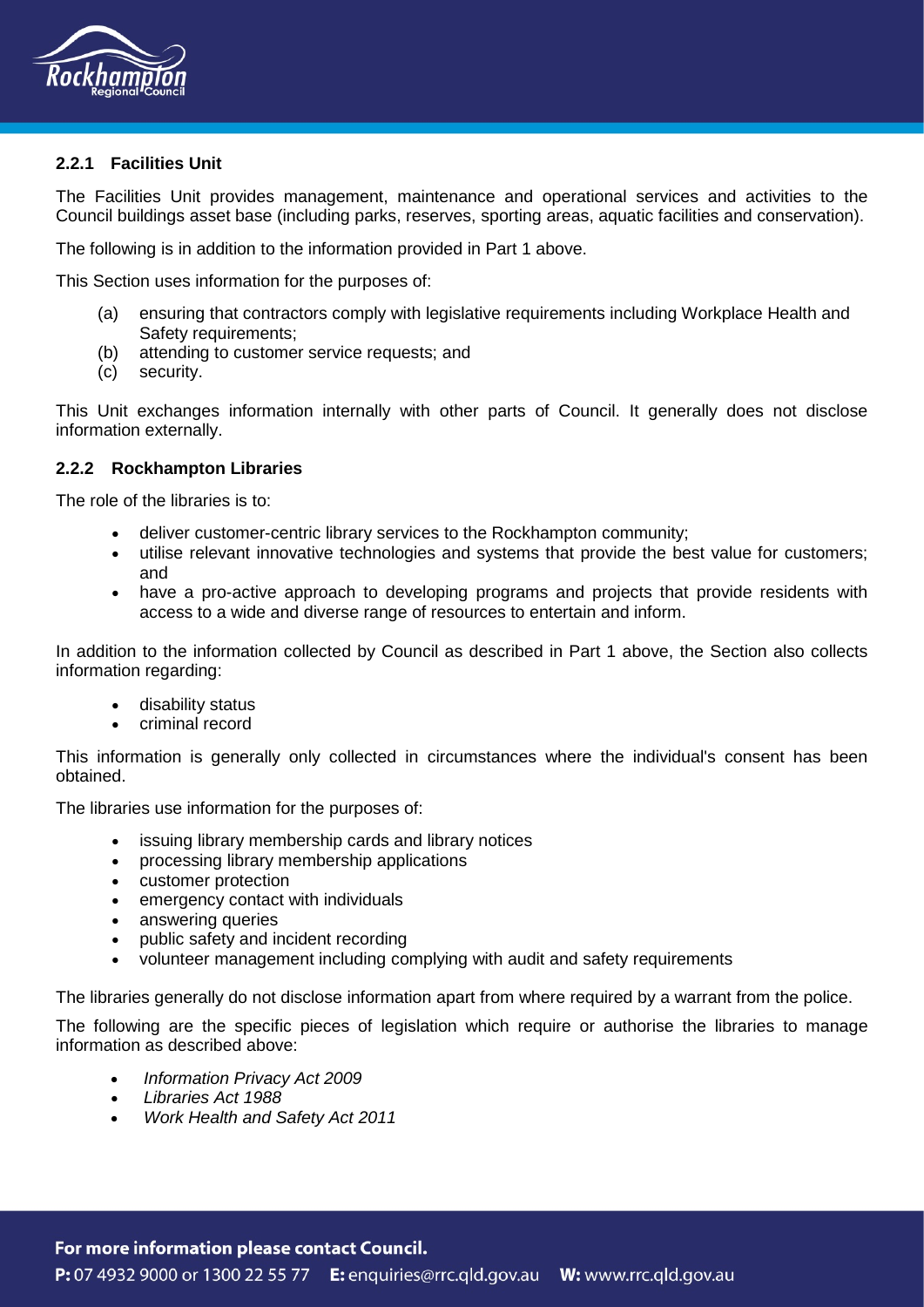

## **2.2.3 Home Assist**

The role of Home Assist is to provide home maintenance and modifications services to eligible residents of the local government areas of Rockhampton Regional Council, Livingstone Shire Council, Central Highlands Regional Council, Gladstone Regional Council and Banana Shire Council. The program is funded by the Queensland and Federal governments.

In addition to the information collected by Council as described in Part 1 above, Home Assist also collects information regarding:

- racial or ethnic origin
- preferred language
- health records and conditions
- ability to perform daily living activities
- carer details
- disability status
- wishes about the future provision of health services
- pension/benefit status

This information is only collected in circumstances where the individual's consent has been obtained.

This Section uses information for the purpose of providing home assist services including referrals, funding or obtaining contractor services.

• Home Assist services including referrals, funding, or obtaining contractor services

Home Assist generally only discloses information with other parts of Council and funding bodies where required.

The following are the specific pieces of legislation which require or authorise Home Assist to manage information as described above:

- *Building Fire Safety Regulation 2008*
- *Building Code of Australia*
- *Community Services Act 2007*
- *Disability Services Act 2006*
- *Family Services Act 1987 (repealed)*
- *Housing Act 2003*
- *Information Privacy Act 2009*
- *Right to Information Act 2009*

## **2.2.4 Child Care**

The City Child Care Centre operates to provide long day and occasional care for children. The role of the child care centre is to:

- offer child care services in accordance with the National Quality Standard
- provide a diverse range of creative and imaginative programs to children ranging from 6 weeks to preschool age

In addition to the information collected by Council as described in Part 1 above, the Child Care Centre also collects information regarding:

• racial or ethnic origin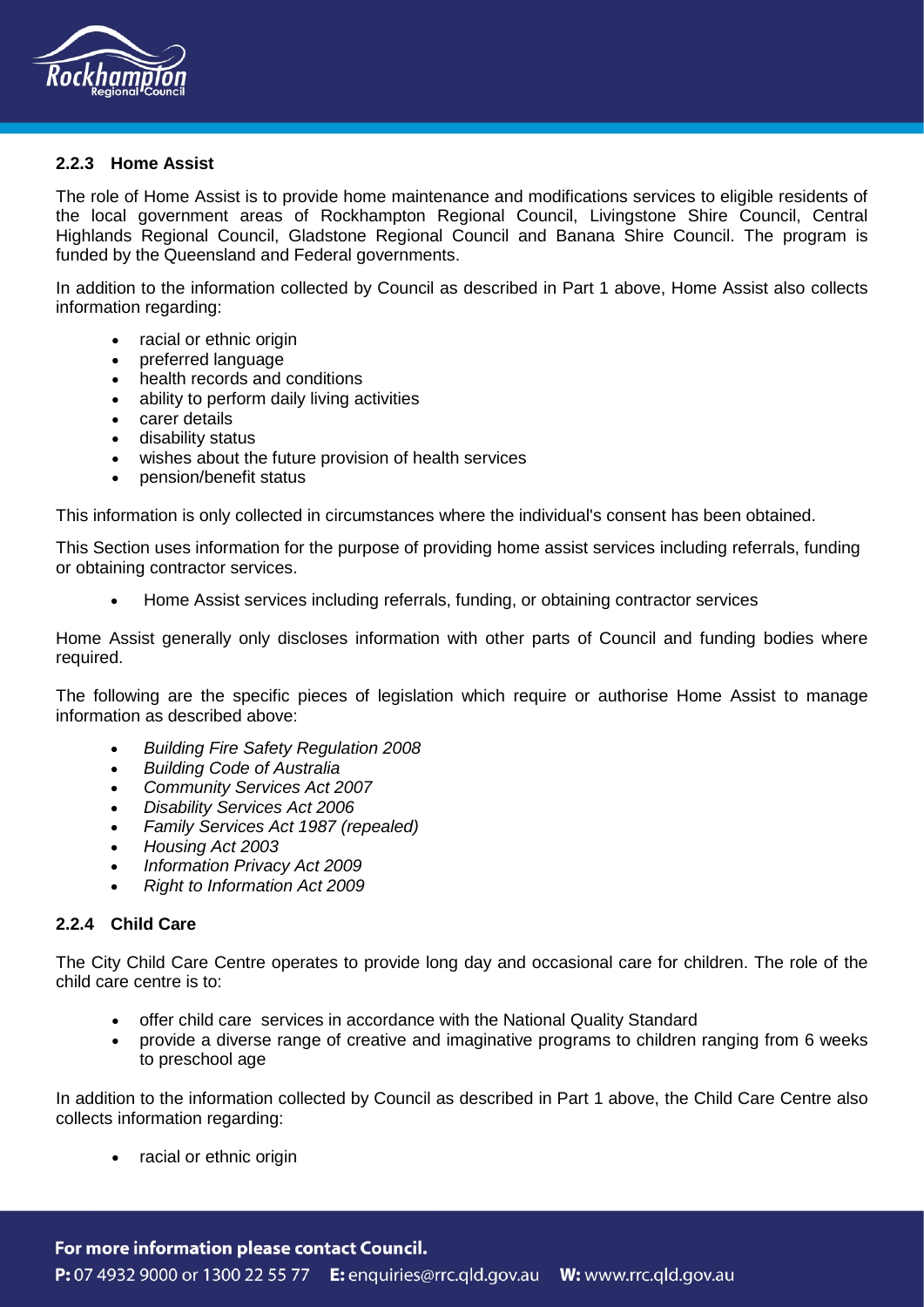

- health and medical requirements
- parent details

This information is only collected in circumstances where the parent's consent has been obtained.

The child care centre uses information for the purposes of:

- enrolment
- processing admission agreements
- registering attendance
- emergency contact with parents or carers
- answering queries
- safety and incident recording

The following are the specific pieces of legislation and standard which require or authorise the child care centre to manage information as described above:

- *Child Protection Act 1999*
- *Education and Care Services National Law (Queensland) Act 2011*
- *Education and Care Services National Law (Queensland) Regulation 2011*
- *Information Privacy Act 2009*
- *National Quality Standard*

# **2.3 Parks Section**

The Parks Section is responsible for providing and maintaining parks and recreation facilities which enhance the community's wellbeing. These services include the following key functions:

- (a) Botanic gardens and zoo management;
- (b) Sport and education;
- (c) Cemeteries management;
- (d) Public space landscape and amenity maintenance;
- (e) Street tree management and maintenance;
- (f) Park and public space Development;
- (g) Hire, leasing and contract management for use of Council's parks, sport, recreation and community facilities

This Section uses information for:

- (a) commercial purposes;
- (b) site inspections;
- (c) provision of sport and recreation services;
- (d) provision of cemetery-related and burial services;
- (e) provision of facilities for community uses;
- (f) hire/booking of parks for events, ceremonies and celebrations; and
- (g) volunteer management

Information may be used internally by other parts of Council and may be disclosed externally (for example, to contractors).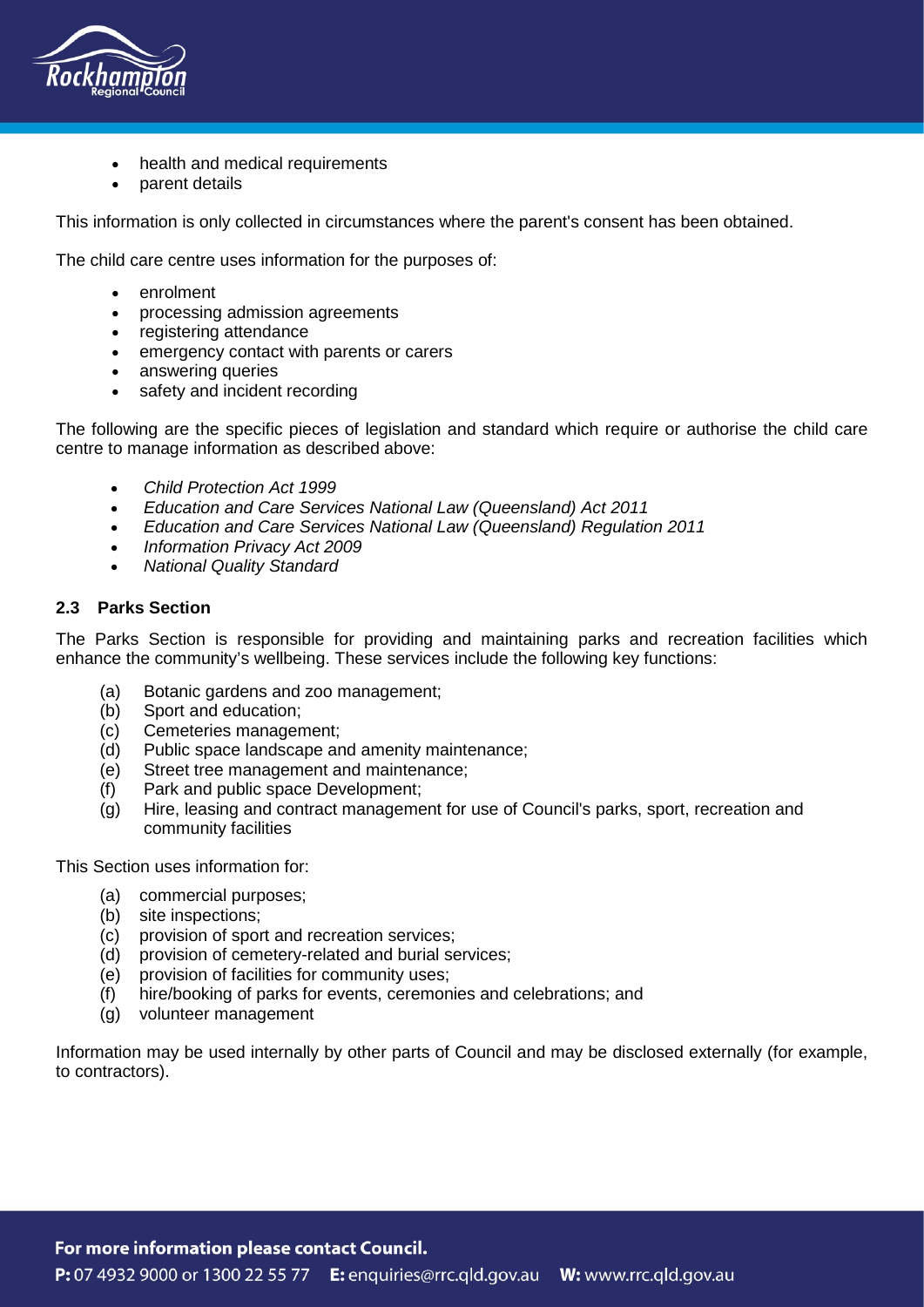

The following are the specific pieces of legislation which require or authorise this Section to manage information as described above:

- *Local Laws*
- *Land Act 1994*
- *Sustainable Planning Act 2009*

# **2.4 Arts and Heritage Section**

The Arts and Heritage Section is responsible for the operation of Council's three heritage sites of Archer Park Railway Station, Mount Morgan Railway and Rockhampton Heritage Village. Additionally, the section is responsible for the operation of Council's major venues and events, including the Pilbeam Theatre, Walter Reid Cultural Centre and Rockhampton Art Gallery.

## **2.4.1 Rockhampton Art Gallery**

The role of the gallery is to:

- support and nurture the creative development of visual arts in Central Queensland
- reach new audiences and increase visitation through a programme of targeted marketing, region specific exhibitions, and diverse education and public programs
- deepen public understanding and enjoyment of modern and contemporary art
- conserve, document, develop and manage the collection in accordance with current museum practices
- provide access to diverse and engaging themes in art by hosting touring exhibitions from international, national, state, regional and university galleries and museums

In addition to the information collected by Council as described in Part 1 above, the Art Gallery also collects information regarding:

- Friends of the Gallery membership
- Monthly email newsletter
- Donors to the Rockhampton Art Gallery Trust
- Entries for art prizes
- Social media sites Facebook and Instagram

The gallery uses information for the purposes of:

- Issuing invitations to and marketing for gallery events
- creating survey reports of gallery visitors
- undertaking art prize administration
- public safety and incident recording
- volunteer management including complying with audit and safety requirements

The gallery generally only discloses information with other parts of Council.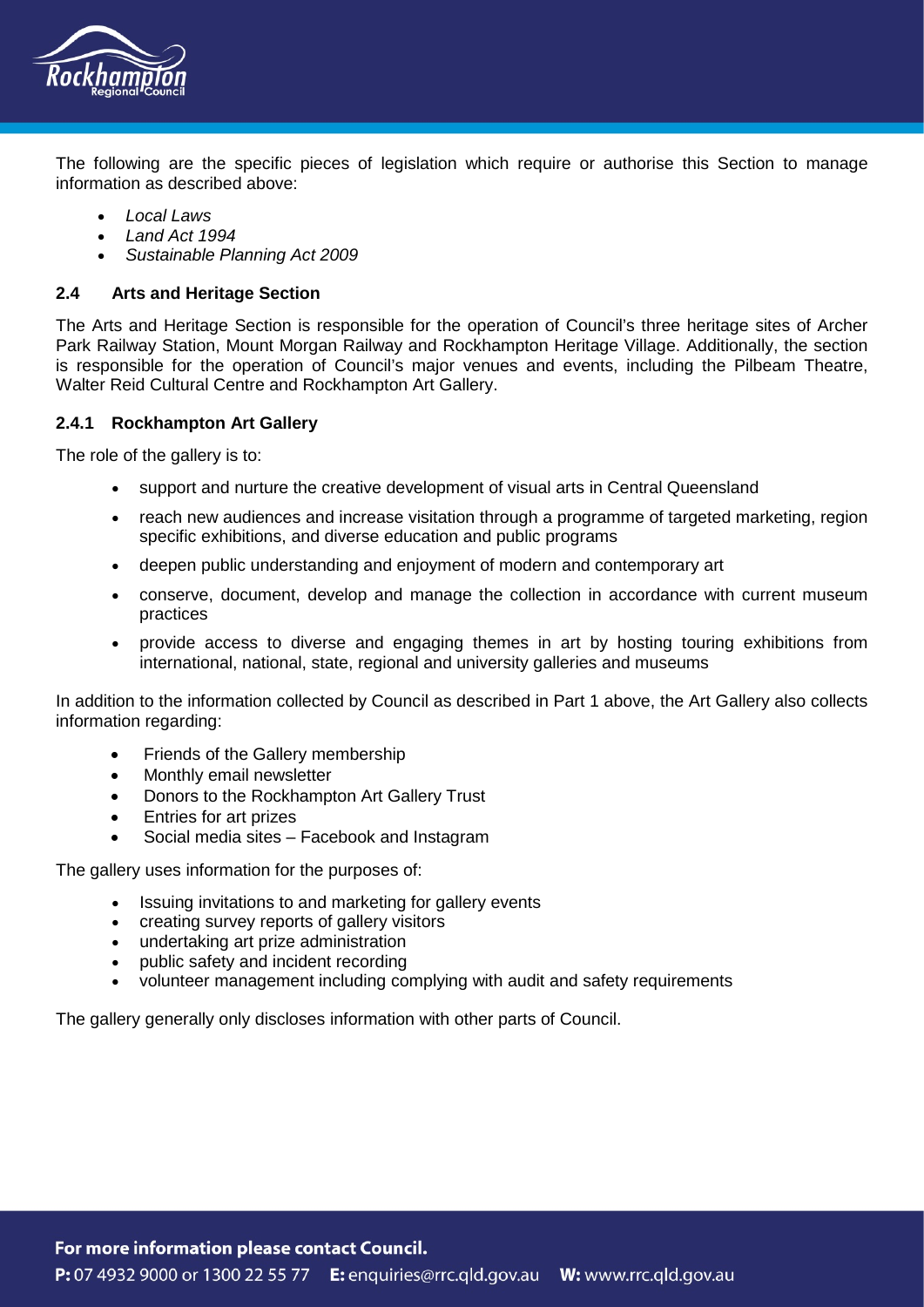

# **2.4.2 Venues and Events Section**

The role of Venues and Events is to:

- be an efficient and effective provider of performing arts and function venue products and services.
- present an annual program of performing arts activities and performances
- support the development of the performing arts in the region

In addition to the information collected by Council as described in Part 1 above, this section also collects information regarding:

- ticket sales (conducted under the guidelines of the Live Performance Australia Ticketing Code of Conduct)
- Friends of Theatre and Rewards membership
- Donors to Central Queensland Performing Arts Foundation
- Participants in RRC produced events

Venues and Events uses information for the purposes of:

- theatre ticket sales
- venue hire
- billing
- public safety and incident recording
- arranging permits for events
- marketing events and services
- issuing invitations to events
- volunteer (Friends of Theatre) management and Rewards Scheme management
- administering RRC events

This section generally only discloses information with other parts of Council. However, it occasionally discloses limited information to event promoters detailing first names and email addresses of people who have bought tickets to that promoter's event, provided the promoter has signed the Privacy Deed (as supplied by RRC) and the customers have agreed to be contacted for marketing purposes.

The following are the specific pieces of legislation which require or authorise this section to manage information as described above:

- *Food Act 2006*
- *Information Privacy Act 2009*
- *Liquor Act 1992*
- *Local Government Act 2009*
- *Privacy Act 1988 (Cth)*
- *Public Health Act 2005*
- *Right to Information Act 2009*
- *Spam Act 2003*
- *Trade Practices Act 1974*
- *Work Health and Safety Act 2011*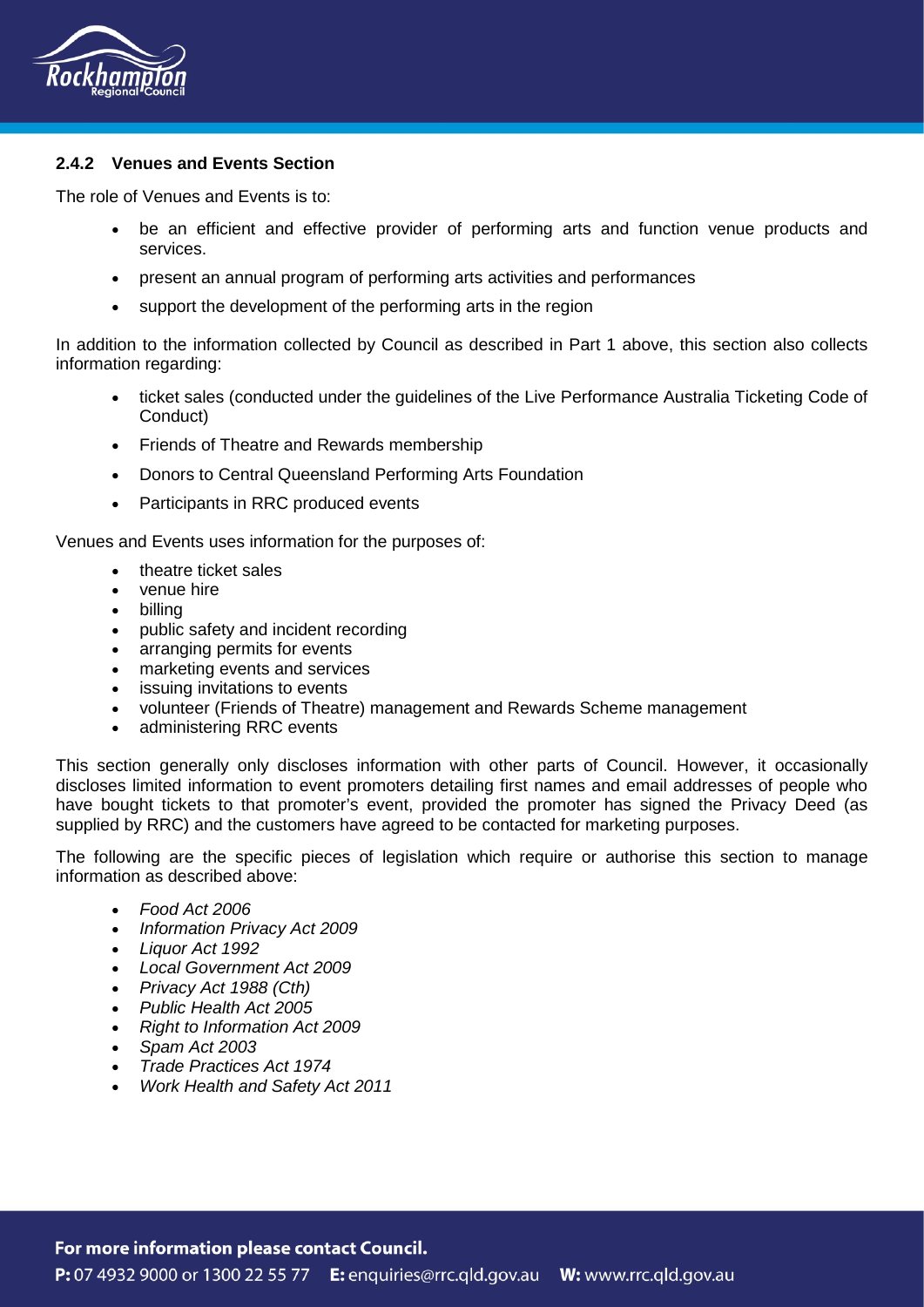

# **2.4.3 Rockhampton Heritage Village**

The role of the Rockhampton Heritage Village is to:

- preserve heritage buildings, historical artefacts and regional history into the future in an effective and efficient manner
- facilitate access by students, residents and tourists to the region's heritage and history for educational, informative and recreational purposes
- preserve heritage skills and pass those skills on to future generations
- encourage respect for the region's heritage and heritage generally, engendering an understanding of the foundations on which our current and future society is and will be, built

In addition to the information collected by Council as described in Part 1 above, the Heritage Village also collects information regarding:

- volunteer Management
- donors of historical artefacts (Deed of Gifts)
- tour booking information
- venue Hire

The Heritage Village uses information for the purposes of:

- operating and promoting the services and programs of the Heritage Village
- event database email mail-outs
- invitations
- acknowledging donors

#### **3. Corporate Services Department**

#### **3.1 Finance Section**

The role of the Finance Section is to provide accounting, financial and business analysis functions and services to support the business and legislative requirements of Council.

In addition to the information collected by Council as described in Part 1 above, the Section also collects information relating to bank accounts, addresses, membership of professional or trade associations and ABN numbers.

The Section uses this information to:

- (a) undertake rating modelling and analysis;
- (b) FBT returns for employees;
- (c) undertake vendor verification; and
- (d) undertake fraud detection and prevention.

The Section may exchange information internally with other parts of Council and may disclose information externally (for example, to the Australian Taxation Office, RP Data government pension authorities). Where possible, data is de-identified before being disclosed externally.

The following are the specific pieces of legislation which require or authorise this Section to manage information as described above:

- *Fringe Benefits Tax Act 1986*
- *Fringe Benefits Tax Assessment Act 1986*
- *Fringe Benefits Tax Regulations 1992*
- *Local Government Act 2009*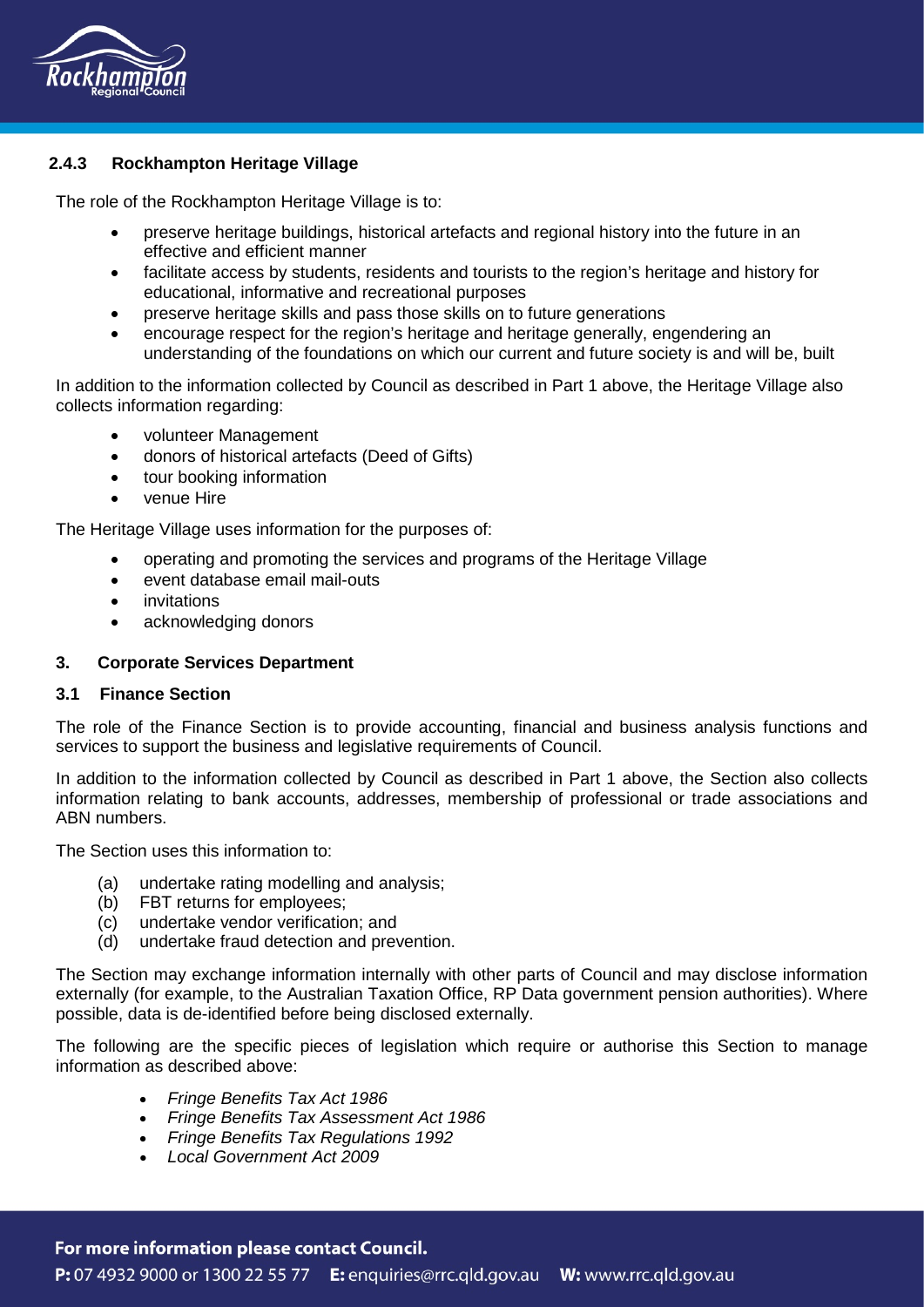

- *Local Government Regulation 2012*
- *Taxation Administration Act 2001*
- *Valuation of Land Act 1944*

# **3.2 Corporate and Technology Services Section**

### **3.2.1 Information Systems**

The Information Systems Unit is responsible for the development, implementation and coordination of information, records management, communication and technology (ICT) services, including ICT investments, projects, resources, policies, standards and systems across Council. It is the role of the Unit to store, manage, and retrieve data collected by other Council departments. The Section is also responsible for processing applications for access to Council information under the Right to Information Act and Information Privacy Act.

This Section may exchange information internally with other parts of Council and disclose information externally (for example, to external insurers, the Office of the Information Commissioner, the Ombudsman, State and Federal Government Departments and Police).

The following are the specific pieces of legislation which require or authorise this Unit to manage information as described above:

- *Information Privacy Act 2009*
- *Local Government Act 2009*
- *Local Government Regulation 2012*
- *Right to Information Act 2009*

## **3.2.2 Fleet Services**

Rockhampton Fleet Services is responsible for the maintenance and servicing of Council's vehicle, plant and machinery fleet.

The procurement of Council's vehicle, plant and machinery is managed by the Procurement and Logistics Unit.

- Some details collected mainly in relation to loan of Council equipment, ie driver's licence details
- Other area would be as part of the re-direct procedure for infringement notices and fines

## **3.2.3 Procurement and Logistics Unit**

The role of the Procurement and Logistics Unit is to provide Supply Chain services for Council via one or more of its units - procurement, contracts, inventory and payment services. These services include corporate purchasing, contract establishment and management, strategic sourcing and analysis, supplier engagement, inventory control and management, disposal process, purchase card management and invoice processing services.

In addition to the information collected by Council as described in Part 1 above, the Unit also collects information relating to bank accounts, insurance, details of any convictions, membership of professional or trade associations, details of any statutory notices issued, referees, subcontractors and ABN numbers.

This information is generally only collected in circumstances where the individual's consent has been obtained.

The Unit uses this information to:

- (a) assess and award contracts;
- (b) make payments to individuals and suppliers; and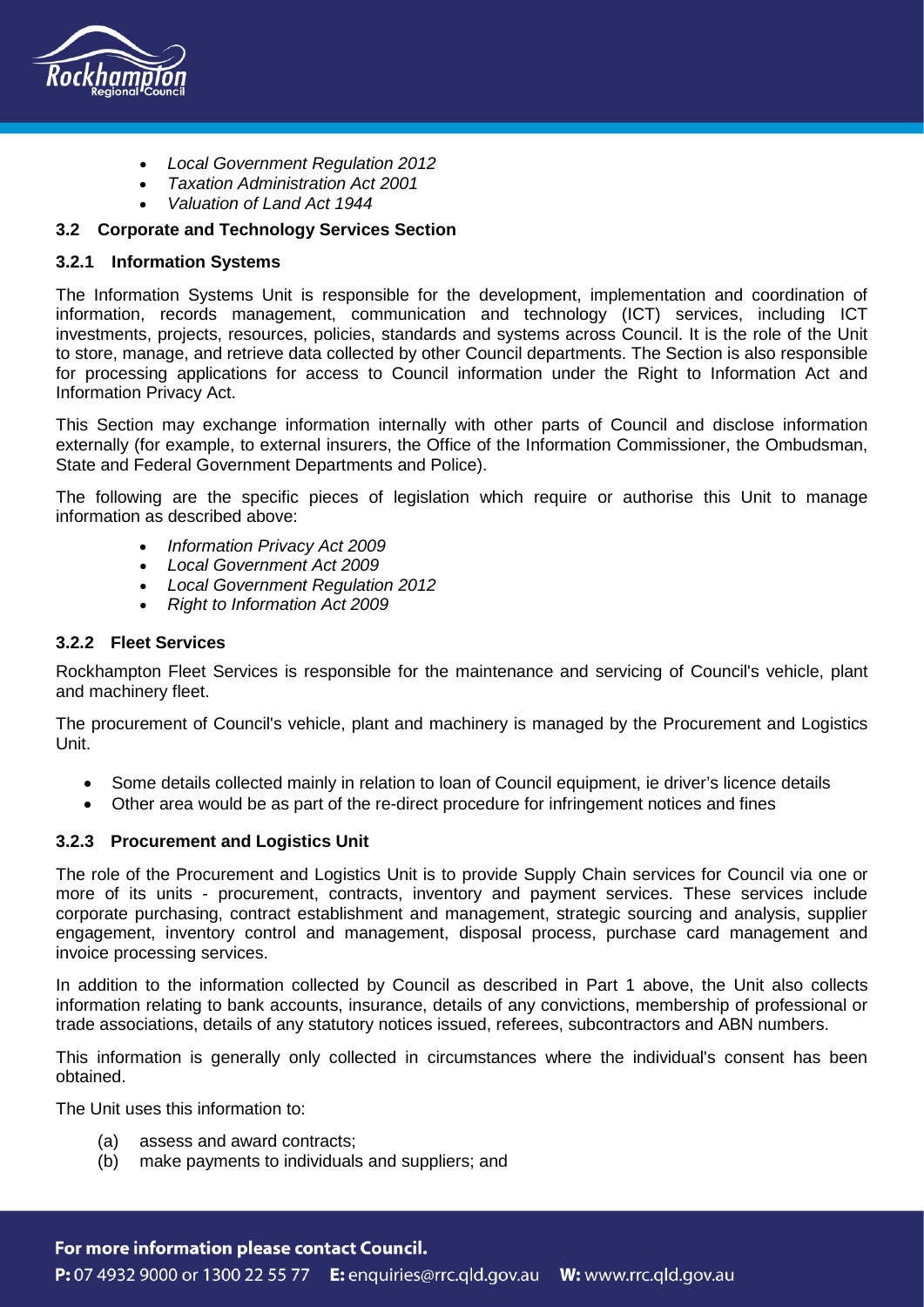

(c) arrange tenancy and lease agreements

The Section may exchange information internally with other parts of Council and disclose information externally where required by law (for example, details of contracts worth \$150,000 or more must be published to Council's website).

The following are the specific pieces of legislation which require or authorise this Unit to manage information as described above:

- *Building and Construction Industry Payments Act 2004*
- *Information Privacy Act 2009*
- *Local Government Act 2009*
- *Local Government Regulation 2012*
- *Personal Property Securities Act 2009*
- *Queensland Building & Construction Commission Act 1991*
- *Right to Information Act 2009*
- *Work Health & Safety Act 2011*
- *Work Health & Safety Regulation 2011*

### **3.2.4 Property and Insurance Unit**

The role of the Property and Insurance Unit is to:

- manage Council owned and controlled properties
- process insurance claims
- manage risk

In addition to the information collected by Council as described in Part 1 above, this Unit also collects information relating to an individual's health records, photographs of injuries, credit card details, drivers licence, birth certificate, concession card and disability status. This information is generally only collected in circumstances where the individual's consent has been obtained.

The Unit uses information for the purposes of:

- (a) arranging tenancy and lease agreements;
- (b) liaising with the Department of Natural Resources and Mines (DNRM) and other state agencies on Council property matters;
- (c) dealing with insurance or other claims against Council;
- (d) purchasing and selling property; and
- (e) compulsory acquisition of land and easements

This Section may exchange information internally with other parts of Council and disclose information externally (for example, to Council's insurers, repair agents and claimants).

The following are the specific pieces of legislation which require or authorise this Section to manage information as described above:

- *Acquisition of Land Act 1967*
- *Acquisition of Land Regulation 2011*
- *Civil Liability Act 2003*
- *Civil Liability Regulation 2014*
- *Land Act 1994*
- *Land Regulation 2009*
- *Land Title Act 1994*
- *Local Government Act 2009*
- *Local Government Regulation 2012*
- *Neighbourhood Disputes (Dividing Fences and Trees) Act 2011*

# For more information please contact Council.

P: 07 4932 9000 or 1300 22 55 77 E: enquiries@rrc.qld.gov.au W: www.rrc.qld.gov.au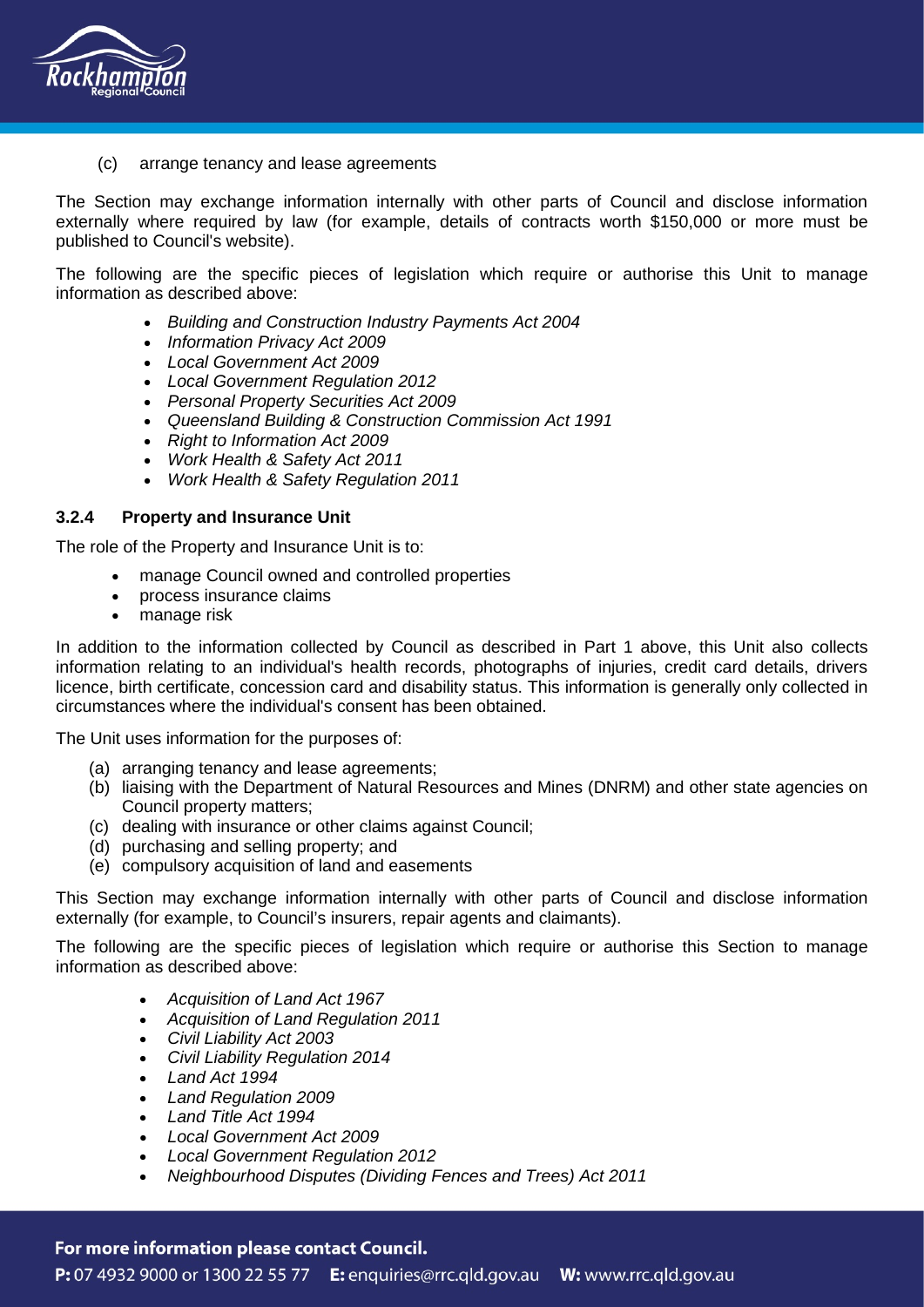

- *Property Law Act 1974 and Property Law Regulation 2013*
- *Residential Tenancies and Rooming Accommodation Act 2008*
- *Residential Tenancies and Rooming Accommodation Regulation 2009*
- *Retail Shop Leases Act 1994*
- *Retail Shop Leases Regulation 2006*

# **3.2.5 Customer Service Unit**

The Customer Service Unit consists of a number of service teams that:

- (a) Provide a broad range of customer services by phone, letter, email, facsimile, internet and at counters;
- (b) Receipt payments on behalf of Council, implement arrangements for customers to make payments;
- (c) Process bookings for Council parks and halls;
- (d) Lodge Planning and Development Applications;
- (e) Undertake customer satisfaction surveys on behalf of Council, and
- (f) Deliver a range of work specific training to Council staff.

In addition to the information collected by Council as described in Part 1 above, the Unit also collects information relating to:

- (a) the bank account of persons wanting to arrange payments to Council;
- (b) whether a person occupies a specific property as their principal place of residence; and
- (c) the phone numbers and address associated with a property and the names of persons associated with those phone numbers.

This information is generally only collected in circumstances where either the individual's consent has been obtained or the data has been provided by a third party that has obtained the individual's consent for the collection of that data.

This section generally only discloses information with other parts of Council and for the purposes of providing services to customers.

The Section may exchange information internally with other parts of Council, or disclose information externally to other government bodies such as the Department of Environment and Resource Management (i.e. where Property Owners advise change of mailing address).

The following are the specific pieces of legislation which require or authorise this Section to manage information as described above:

- *Information Privacy Act 2009*
- *Local Government Act 2009*
- *Local Government (Finance, Plans and Reporting) Regulation 2010*
- *Right to Information Act 2009*
- *Valuation of Land Act 1944*

## **3.3 Workforce and Strategy Section**

The Workforce and Strategy Section is responsible for recruitment, payroll, superannuation and salary packaging, education, training and development, Workplace Health and Safety, Work Cover management, employment administration and employee and industrial relations. Additionally, the Section is responsible for corporate improvement and strategy which includes organisational planning, policy development and co-ordination, delegations and authorisations.

In addition to the information collected by Council as described in Part 1 above, the Section collects information relating to: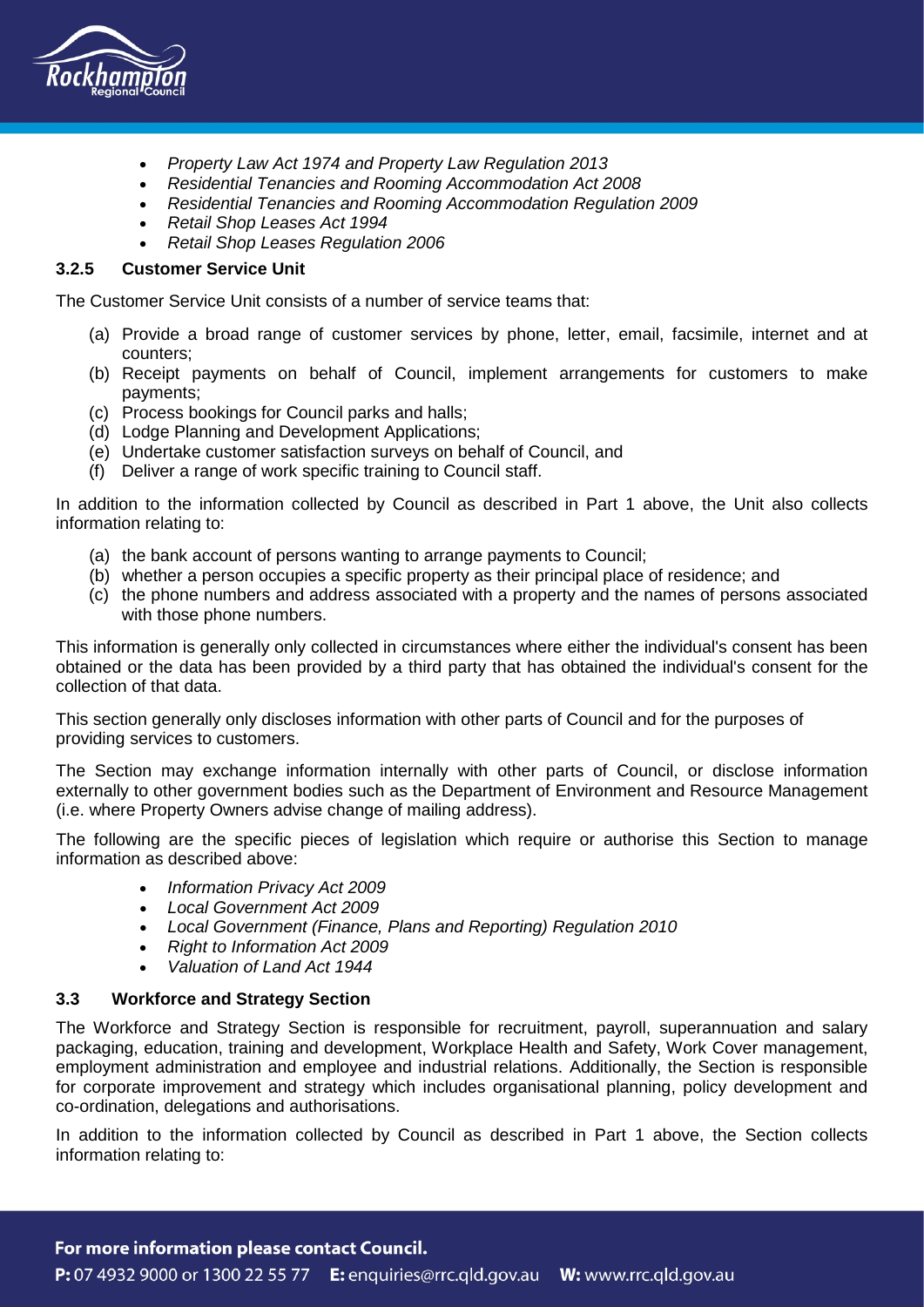

- (a) staff medical information;
- (b) information regarding disciplinary proceedings;
- (c) employment history;
- (d) referee details;
- (e) equal opportunity data (eg ethnicity and disability information);
- (f) emergency contact details;
- (g) safety investigations; and
- (h) workers compensation claims

This information is generally only collected in circumstances where the individual's consent has been obtained.

The Section uses information for the purposes of recruitment, employment administration, Work Cover, payroll administration, statistical reporting and meeting Council's legislative obligations.

The Section may exchange information internally with other parts of Council or disclose information to other bodies such as the Australian Taxation Office, superannuation funds, Q-Comp, referees, training organisations and other Councils or State Departments (if current employees change roles).

Any personal information used for statistical reporting is de-identified.

The Section also conducts and manages investigations of official misconduct and for this purpose collects and stores information related to the allegations or suspicions.

The information can be collected with or without the individual's consent.

The following are the specific pieces of legislation which require or authorise this Section to manage information as described above:

- *Crime and Corruption Act 2001*
- *Industrial Relations Act 1999*
- *Local Government Act 2009*
- *Queensland Employment Standards*
- *Workplace Health and Safety Act 1995* (repealed)
- *Work Health and Safety Act 2011*
- *Workers Compensation and Rehabilitation Act 2003*

In addition to the information collected by Council as described in Part 1 above, some teams within the Section collect information relating to membership of professional or trade associations and drivers licence details. This information is generally only collected in circumstances where the staff member's consent has been obtained.

## **3.4 Airport**

The Rockhampton Airport has overall responsibility for the safety and security of passengers and aircraft, and works closely with various aviation regulatory bodies. Additionally, it is responsible for a wide range of commercial agreements including leases, licences and concessions. These agreements cover areas such as advertising, paid car parking, tenancy leases and the management and development of the airport land bank.

As well as domestic flights within Australia, the airport also handles direct international flights to Singapore, Hawaii and Japan as well as host significant military aircraft, both in support of military exercises held at the Shoalwater Bay Training Area.

The airport uses information for the purposes of: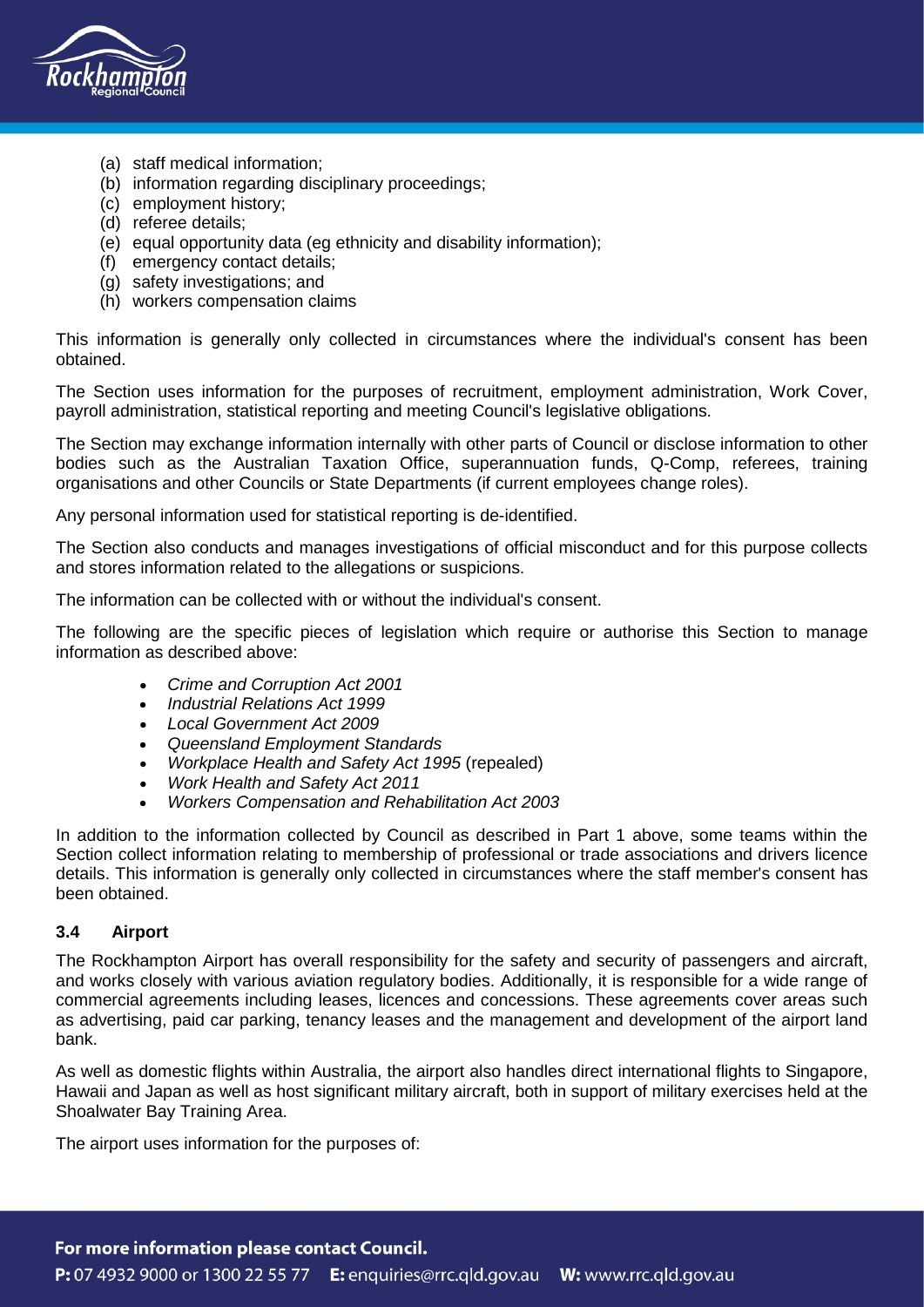

- (a) Liaising with Civil Aviation Safety Authority on airport matters
- (b) Arranging tenancy and lease agreements
- (c) Issuing permits and licences
- (d) Public safety and incident recording

In addition to the information collected by Council as described in Part 1 above, the airport also collects information relating to:

- (a) drivers licence, birth certificate, passport details
- (b) criminal history
- (c) security video footage
- (d) safety investigations

This information is generally only collected in circumstances where either the individual's consent has been obtained or the data has been provided by a third party that has obtained the individual's consent for the collection of that data.

The airport generally only discloses information with other parts of Council and for the purposes of providing services to customers.

The airport may exchange information internally with other parts of Council, or disclose information externally to other government bodies such as the Office of Transport Security, Civil Aviation Authority, Customs, Queensland Police.

The following are the specific pieces of legislation and other documents which require or authorise this Section to manage information as described above:

- *AusCheck Act 2007*
- *Aviation Transport Security Act 2004*
- *Aviation Transport Security Regulations 2005*
- *Airport Transport Security Program*
- *Civil Aviation Safety Regulations 1998 (Manual of Standards Part 139)*
- *Customs Act 1901*
- *Rockhampton Airport Aerodrome Manual*

## **4. Office of the CEO**

## **4.1 Internal Audit Section**

Internal Auditing is an independent, objective assurance and consulting activity designed to add value and improve the organisation's operations. It helps the organisation accomplish its objectives by bringing a systematic, disciplined approach to evaluate and improve the effectiveness of risk management, control and governance processes (The Institute of Internal Auditors definition).

The Section also conducts and manages investigations of official misconduct and for this purpose collects and stores information related to the allegations or suspicions.

The information can be collected with or without the individual's consent.

The Internal Audit Section uses information for:

- (a) Investigations, internal audit and business improvement purposes;
- (b) providing advisory services to the CEO and Council; and
- (c) responding to Queensland Audit Office.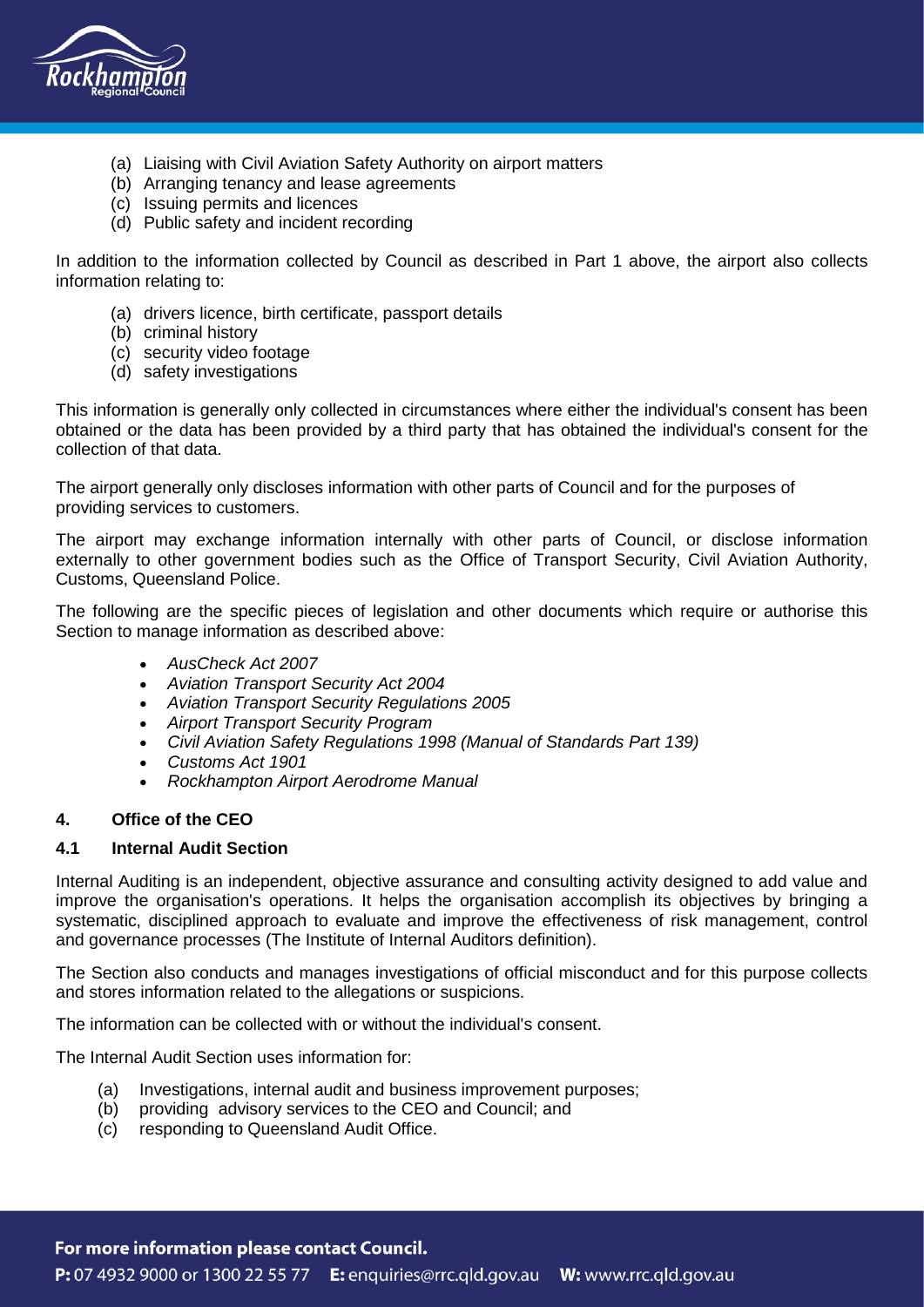

The Section may exchange information internally as well as externally (eg to the Police, Crime and Corruption Commission and the Auditor General).

The following are the specific pieces of legislation which require or authorise this Section to manage information as described above:

- *Crime and Corruption Act 2001*
- *Local Government Act 2009*
- *Local Government Regulation 2012*

### **4.2 Governance Support**

The role of the Governance Support Section is to support the Chief Executive Officer (CEO) in exercising overall management responsibility for Council's operations. The CEO is responsible for maintaining various registers, the safe custody of local government documents and generally managing the local government and its staff. Additionally, this Section is responsible for media, marketing, branding and communications.

The Governance Support Section uses information for the purposes of:

- (a) granting access to registers kept under the *Local Government Act 2009*;
- (b) undertaking research for the Chief Executive Officer;
- (c) organising and confirming travel bookings;
- (d) preparing committee reports and agendas;
- (e) compiling invitation lists;
- (f) conducting surveys;
- (g) marketing Rockhampton region;
- (h) organising and managing events;
- (i) distributing printed and online newsletters; And
- (j) preparation and distribution of Council media statements and releases

The Governance Support Section may exchange information internally with other parts of Council, the Mayor and Councillors as well as externally (eg government departments, media outlets).

The following are the specific pieces of legislation and other documents which require or authorise this Section to manage information as described above:

- *Australian Citizenship Act 2007*
- *Australian Citizenship Regulations 2007*
- *Australian Citizenship Ceremonies Code*
- *Local Government Act 2009*
- *Local Government Regulation 2012*

In addition to the information collected by Council as described in Part 1 above, this Section also collects information relating to:

- credit card details;
- drivers licence, birth certificate, passport details;
- Department of Immigration details; and
- racial or ethnic origin, membership of political, professional or trade associations, religious beliefs or affiliations and disability status
- community organisations to facilitate Councillors Discretionary Fund applications and other community donations

This information is generally only collected in circumstances where the individual's consent has been obtained. An example would be for Citizenship Ceremonies where this information is required for catering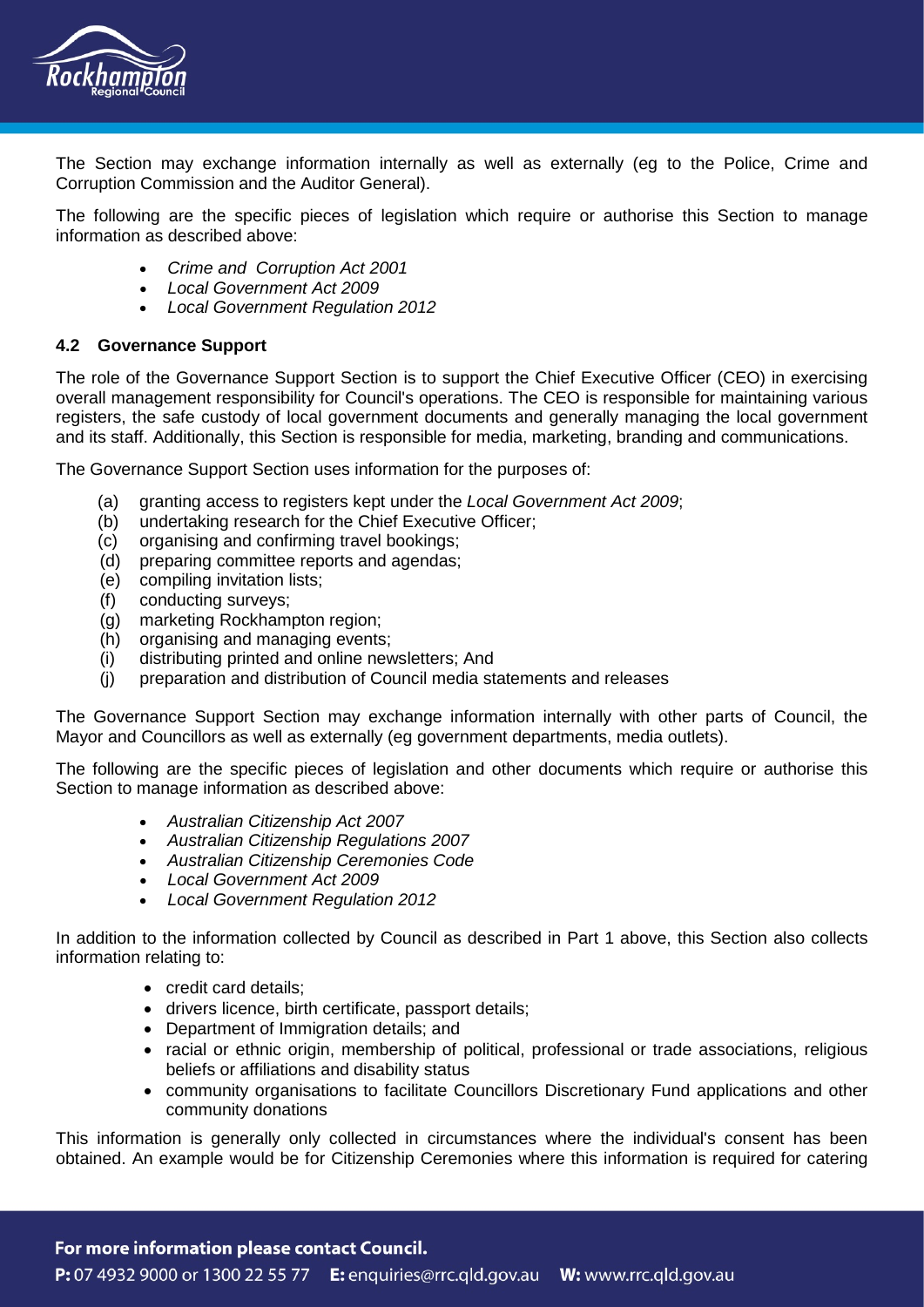

and interpreter requirements. This confidential information is provided by the Department of Immigration and Border Protection to Rockhampton Regional Council to ensure the identity of the individual seeking citizenship is verified as true and correct.

### **4.3 Regional Development Section**

The Regional Development Section includes Strategic Planning, Regional Promotions, and Economic Development.

### **4.3.1 Strategic Planning Unit**

The primary role of the Strategic Planning Unit is to undertake forward planning activities to facilitate sensitive, integrated and progressive development and encourage the conservation of cultural heritage sites and important natural resource areas within the Rockhampton local government area.

This Unit has lead responsibility for forward land use planning activities including the preparation of the Council's Planning Scheme.

The following is in addition to the information provided in Part 1 above.

This Section collects and stores information as follows:

- (a) written submissions made pursuant to the *Sustainable Planning Act 2009*;
- (b) enquiries from the public, directly or indirectly through other areas of Council including Councillors (phone, email, written);

The following are the specific pieces of legislation and Rules which require or authorise this Section to manage information as described above:

- *Planning and Environment Court Rules 2010*
- *Sustainable Planning Act 2009*
- *Sustainable Planning Regulation 2009*

#### **Regional Promotions Unit**

The role of the Regional Promotions Unit is to:

- Work with key stakeholders to drive the planning, development, management and promotion of a Regional Promotions and Events Program which represents the unique diversity of the region.
- Build economic and community resilience through promotions, event development and place making
- Enhance the consumer experience, develop opportunities and to promote significant designation through partnerships with local businesses.
- Raise the profile of the region, whilst encouraging high level participation and engagement across all events throughout the community.
- Build a sense of pride within the region.

This unit uses information for the purposes of:

- Responding to enquiries
- Media, Marketing and Promotional Purposes

This unit generally only discloses information with other parts of Council and externally to Tourism & Event's Queensland, media and marketing agencies and engaged contractors.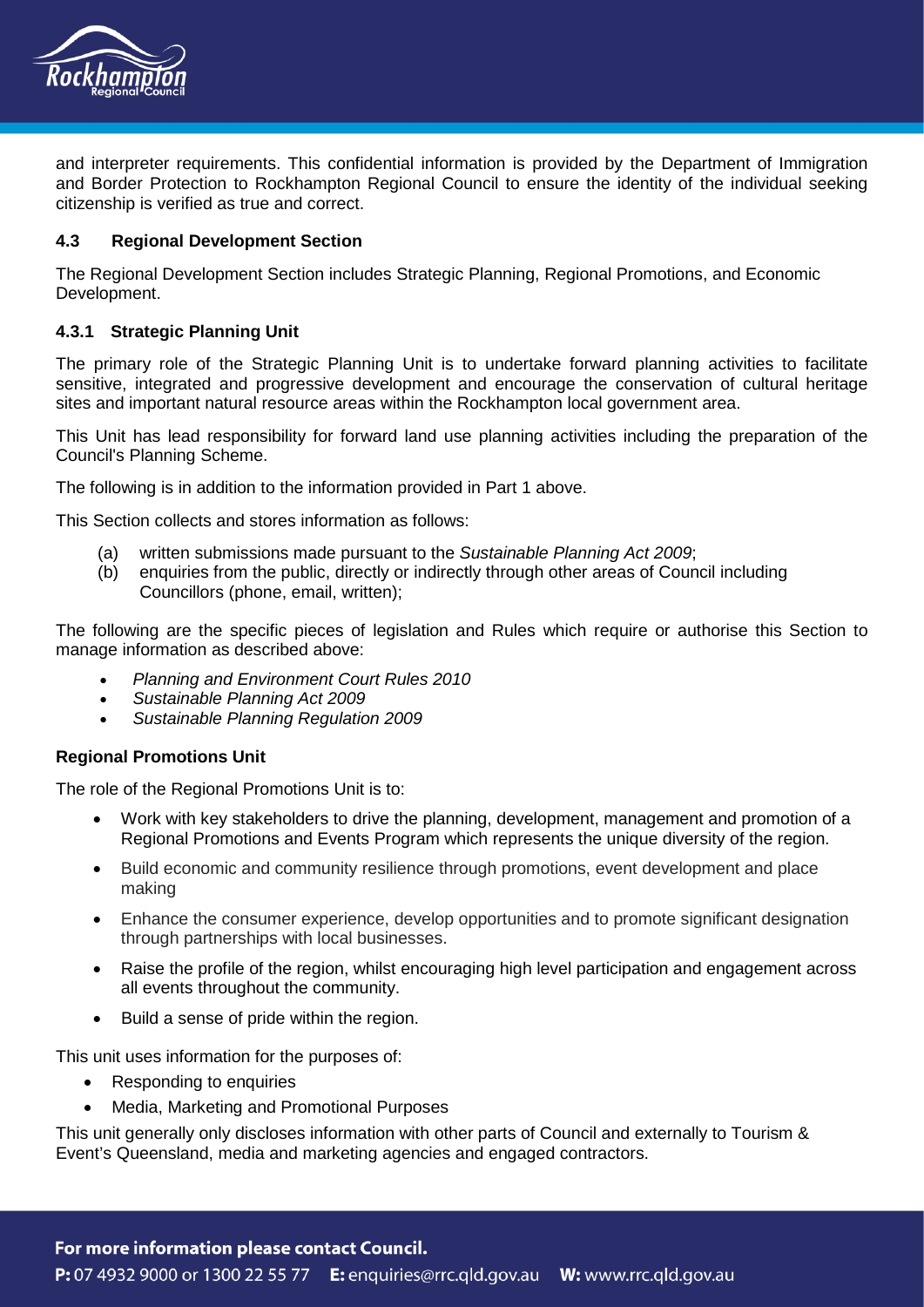

### **Economic Development Unit**

The Economic Development Section offers services to assist with the development of existing business and the attraction of new investment to the Rockhampton region.

This Section uses information for the purposes of ongoing contact with individuals, businesses and partners of Rockhampton. Information is collected primarily through direct and indirect contact with businesses and companies, documentation provided at trade events and business cards obtained from individuals.

This Section may exchange information generally with other parts of Council and disclose the contact details of individuals or businesses externally with the individual's consent.

### **5. Regional Services Department**

### **5.1 Planning Section**

The primary role of the Planning Section is to develop, implement and maintain appropriate assessment and compliance processes for the purpose of facilitating good quality development outcomes through development assessment and approvals.

The following is in addition to the information provided in Part 1 above. The Section uses information for processing development applications, compliance audits, during construction, sealing subdivision plans and responding to external requests for searches.

The following are the specific pieces of legislation which require or authorise this Section to manage information as described above:

- *Body Corporate and Community Management Act 1997*
- *Building Units and Group Titles Act 1980*
- *Gaming Machine Act 1991*
- *Integrated Planning Act 1997 (repealed)*
- *Sustainable Planning Act 2009*
- *Sustainable Planning Regulation 2009*

## **5.1.2 Building, Plumbing and Drainage Unit**

The primary role for the Building, Plumbing and Drainage Unit is to develop, implement and maintain appropriate assessment and compliance processes for the purpose of building, plumbing and drainage assessment and approvals.

#### **Building Unit**

The Building Unit comprises a Building Certification group which undertakes building certification practices and a Building Regulatory group which processes building compliance matters associated with building applications.

In addition to the information collected by Council as described in Part 1 above, the Unit collects licence details (eg Queensland Building and Construction Commission licences and Registered Professional Engineers of Queensland details).

This Unit uses information to assess applications, provide correspondence, carry out inspections and confirm that work is performed by a licensed person.

Information is exchanged internally with other sections of the Planning Section for the purpose of maintaining contact details for service or legislative purposes.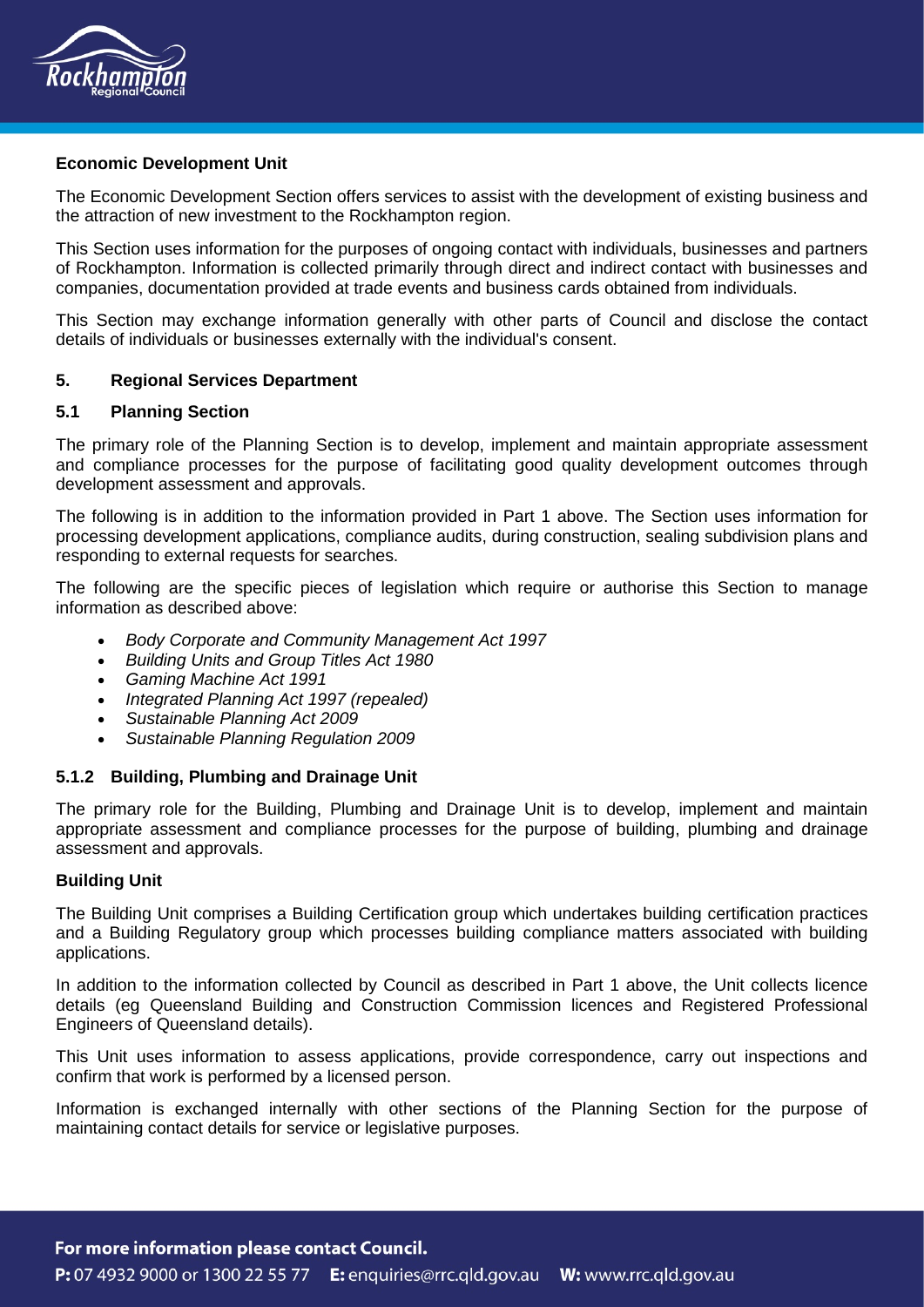

External disclosure of information to the Building and Construction Commission is made for the purposes of carrying out investigations under the *Building Act 1975*.

The following are the specific pieces of legislation and codes which require or authorise this Unit to manage information as described above:

- *Building Act 1975*
- *Building Code of Australia*
- *Building Fire Safety Regulation 2008*
- *Building Regulation 2006*
- *Building Units and Group Titles Act 1980*
- *Queensland Development Code*
- *Sustainable Planning Act 2009*
- *Sustainable Planning Regulation 2009*

### **Plumbing and Drainage Unit**

The Plumbing and Drainage Unit undertakes approval, inspectoral and regulatory functions associated with plumbing, drainage and on-site sewerage facilities.

In addition to the information collected by Council as described in Part 1 above, the Plumbing and Drainage Unit also collects licence details (eg Plumbing Industry Council licences, Queensland Building and Construction Commission licences and gas licences).

Information is used by this Unit to assess applications, provide correspondence and ensure that individuals are licensed to conduct relevant work.

Information is exchanged internally with other parts of Council for the purposes of maintaining contact details. This Unit also discloses information externally to the Building and Construction Commission and Plumbing Industry Council for investigatory purposes.

The following are the specific pieces of legislation, code and standards which require or authorise this Unit to manage information as described above:

- *Plumbing and Drainage Act 2002*
- *Plumbing and Drainage Regulation 2003*
- *Queensland Plumbing and Wastewater Code*
- *Standard Plumbing and Drainage Regulation 2003*
- *Water Supply (Safety and Reliability) Act 2008*
- *AS 3500 Plumbing and Drainage*
- *AS 1547 On-site domestic waste-water management*
- *AS 1546 On-site domestic waste-water treatment units*

#### **5.1.3 Development Assessment Unit**

The Development Assessment Unit is responsible for development assessment, including devolved Environmentally Relevant Activity (ERA), in terms of both land use planning and environment perspectives.

The following is in addition to the information provided in Part 1 above.

This Section uses information for processing development applications, permits and licensing and complaints.

The following are the specific pieces of legislation which require or authorise this Unit to manage information as described above:

• *Dangerous Goods Safety Management Act 2001* (repealed)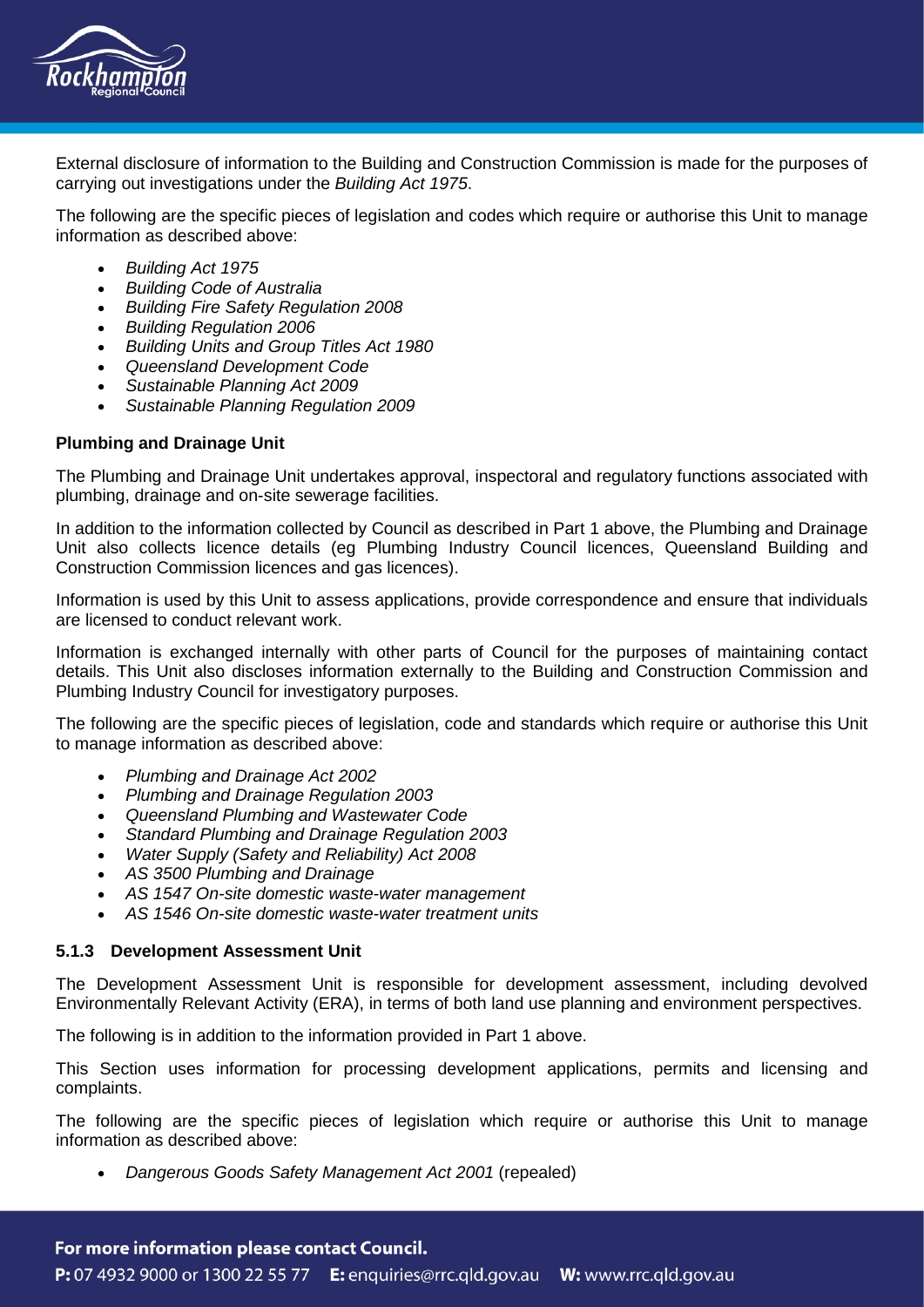

- *Environmental Protection Act 1994*
- *Liquor Act 1992*
- *Local Government Act 2009*
- *Local Government Regulation 2012*
- *Sustainable Planning Act 2009*
- *Sustainable Planning Regulation 2009*
- *Transport Operations (Road Use Management) Act 1995*

### **5.2 Civil Operations Section**

The Civil Operations Section of Regional Services manages the procurement and physical delivery of the five year capital program by internal and/or external resources. The Section is responsible for the maintenance of the region's road network including:

- construction, maintenance and upgrading of gravel and sealed road pavements and surfacings including bridges and boat ramps;
- kerb and channel:
- footpaths and cycleways;
- stormwater drainage systems;
- guardrails, street signs, line markings; and
- some traffic signals and road lighting.

The Civil Operations Section uses information for the purposes of:

- (a) providing advice regarding construction activities;
- (b) following up on requests received from the community;
- (c) disposal of abandoned vehicles;
- (d) issuing permits for road reserve works;
- (e) allocation of rural street numbering; and
- (f) facilitating procurement and contractual processes.

This Section may exchange information internally with other parts of Council. This Section generally does not disclose information externally. However, it may disclose information externally to government agencies and to consultants who undertake projects on behalf of Council.

he following are the specific pieces of legislation which require or authorise this Section to manage information as described above:

- *Building and Construction Industry Payments Act 2004*
- *Building and Construction Industry (Portable Long Service Leave) Act 1991*
- *Environmental Protection Act 1994*
- *Fisheries Act 1994*
- *Local Government Act 2009*
- *Local Government Regulation 2012*
- *Sustainable Planning Act 2009*
- *Sustainable Planning Regulation 2009*
- *Transport Infrastructure Act 1994*
- *Transport Operations (Road Use Management) Act 1995*
- *Transport Planning and Co-ordination Act 1994*
- *Work Health and Safety Act 2011*

## **5.3 Engineering Services Section**

The Engineering Services Section of Regional Services is responsible for strategic infrastructure, design services, infrastructure operations, support services and disaster management.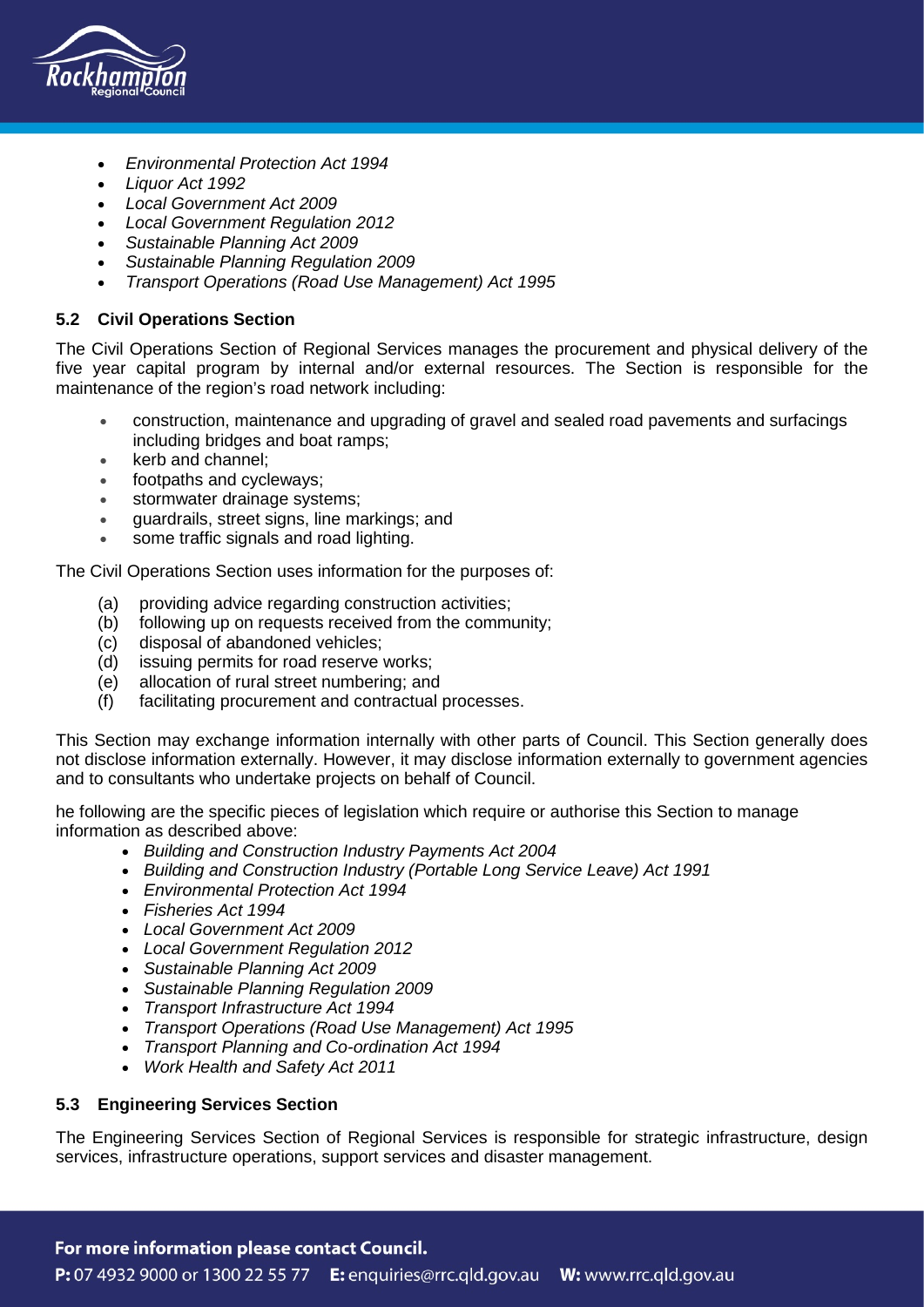

### **5.3.1 Strategic Infrastructure**

The Strategic Infrastructure team investigate, plan and report on transport, traffic, water supply reticulation, sewage reticulation and stormwater issues to ensure long term sustainability of these infrastructure networks.

### **5.3.2 Design Services**

The Design Services team provide engineering survey, design and drafting services to various Sections of Council; with their primary function to provide the survey and design of the Council's roads, pathway, water supply reticulation, sewage reticulation, stormwater drainage, landfill and other related capital works programs to the Civil Operations, Fitzroy River Water and Waste Management Units of Regional Services.

#### **5.3.3 Infrastructure Operations**

The Infrastructure Operations team assess the engineering aspects of development applications referred from the Development Assessment Unit in relation to traffic, transport water supply reticulation, sewage reticulation and stormwater drainage networks. The Infrastructure Operations team also investigate and report on traffic and road safety issues reported on the existing road network,

### **5.3.4 Support Services**

The Support Services team assess provide administrative, costing and customer service support to the Civil Operations and Engineering Services units,

#### **5.3.5 Disaster Management**

The Disaster Management Team ensures that Council has appropriate disaster management strategies in place in the event of potential risk and natural hazards such as cyclones, floods, storms, and bushfires.

The Engineering Services Section uses information for the purposes of:

- (a) providing advice regarding infrastructure planning, construction and maintenance activities;
- (b) following up on requests received from the community;
- (c) undertaking community consultations;
- (d) charging fees for infrastructure searches, plan printing and scanning. Credit card details may be provided internally to the Council cashier; and
- (e) facilitating procurement and contractual processes.

This Section may exchange information internally with other parts of Council. This Section generally does not disclose information externally. However, it may disclose information externally to government agencies and to consultants who undertake projects on behalf of Council.

The following are the specific pieces of legislation and code which require or authorise this Section to manage information as described above:

- *Building and Construction Industry Payments Act 2004*
- *Building and Construction Industry (Portable Long Service Leave) Act 1991*
- *Disaster Management Act 2003*
- *Environmental Protection Act 1994*
- *Local Government Act 2009*
- *Local Government Regulation 2012*
- *Queensland Plumbing and Wastewater Code*
- *Sustainable Planning Act 2009*
- *Sustainable Planning Regulation 2009*

#### For more information please contact Council.

P: 07 4932 9000 or 1300 22 55 77 E: enquiries@rrc.qld.gov.au W: www.rrc.qld.gov.au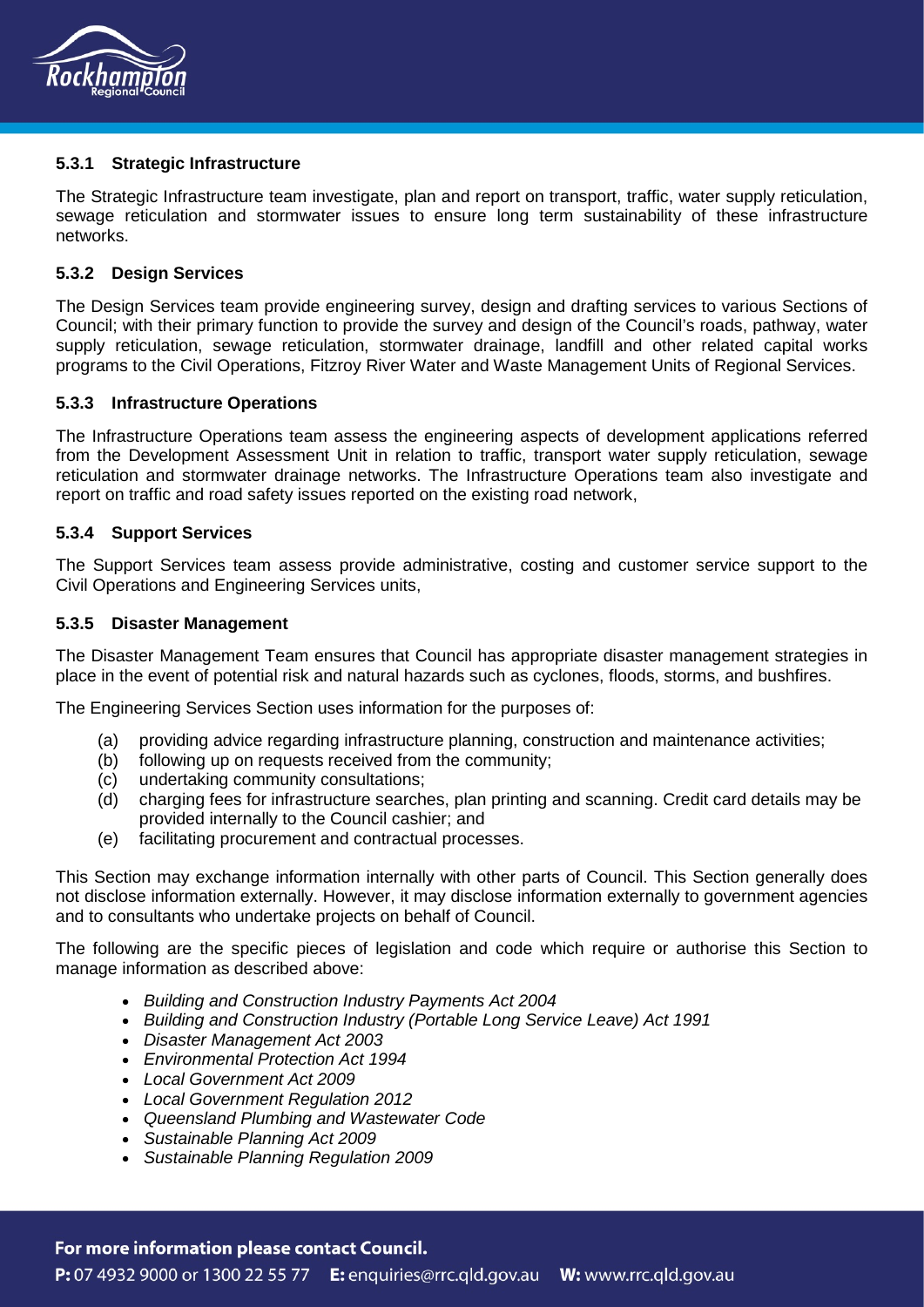

- *Transport Operations (Road Use Management) Act 1995*
- *Water Act 2000*
- *Water Supply (Safety and Reliability) Act 2008*
- *Work Health and Safety Act 2011*

## **5.4 Rockhampton Regional Waste and Recycling**

Rockhampton Regional Waste and Recycling provides domestic and commercial waste collection and disposal activities to the residents and commercial businesses in Council's local government area.

In addition to the information collected by Council as described in Part 1 above, this Section also collects security video footage at the Lakes Creek Road landfill and Gracemere landfill.

Information including business names, Australian Business Numbers, postal addresses and phone numbers may also be collected for other purposes including the creation of business accounts.

This Section uses information for:

- (a) commercial purposes;
- (b) site inspections;
- (c) provision of waste services;
- (d) delivery of Council bins;
- (e) replacements and repairs;
- (f) education programs;
- (g) security and regulating entry into the Lakes Creek Road landfill and Gracemere landfill; and
- (h) legislative reporting.

Information may be used internally by other parts of Council and may be disclosed externally (for example, to contractors).

The following are the specific pieces of legislation which require or authorise FRW to manage information as described above:

- *Environmental Protection Act 1994*
- *Local Government Act 2009*
- *Local Government Regulation 2012*
- *Water Act 2000*
- *Work Health and Safety Act 2011*

### **5.5 Fitzroy River Water**

The key objectives of Fitzroy River Water (FRW) are to deliver commercially viable water and sewerage services within the region that satisfy adopted customer services standards. These services include the following key functions:

- (a) Treatment and supply; and
- (b) Network services.

FRW is responsible for the operation and maintenance of water and sewerage assets used for the storage and supply of raw water for urban, commercial and agricultural purposes, treating and distributing potable water and the collection, treatment and discharge of treated effluent and reuse where appropriate.

In addition to the information collected by Council as described in Part 1 above, information including business names, Australian Business Numbers, postal addresses and phone numbers may also be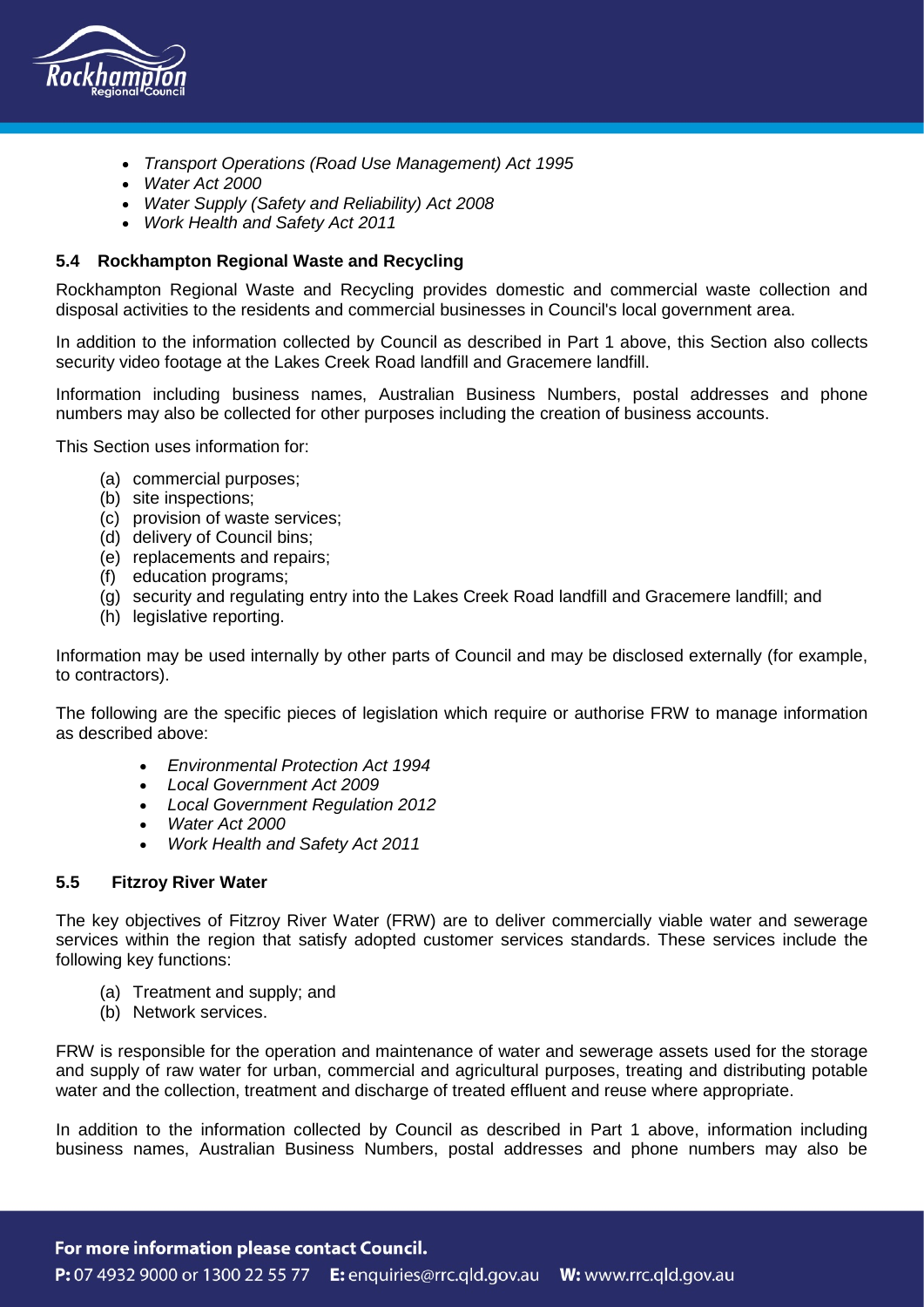

collected for other purposes including the creation of business accounts. FRW also collects security video footage at the Glenmore Water Treatment Plant and Fitzroy River Barrage.

FRW uses information for the purposes of:

- (a) commercial purposes;
- (b) site inspections;
- (c) provision of water and sewerage services;
- (d) processing permits, licensing and complaints;
- (e) taking enforcement action;
- (f) education programs;
- (g) public safety and incident recording; and
- (h) security and regulating entry into the Glenmore Water Treatment Plant and Fitzroy River Barrage.

Information may be used internally by other parts of Council and may be disclosed externally (for example, to contractors).

The following are the specific pieces of legislation which require or authorise FRW to manage information as described above:

- *Environmental Protection Act 1994*
- *Local Government Act 2009*
- *Local Government Regulation 2012*
- *Plumbing and Drainage Act 2002*
- *Water Act 2000*
- *Water Supply (Safety and Reliability) Act 2008*
- *Work Health and Safety Act 2011*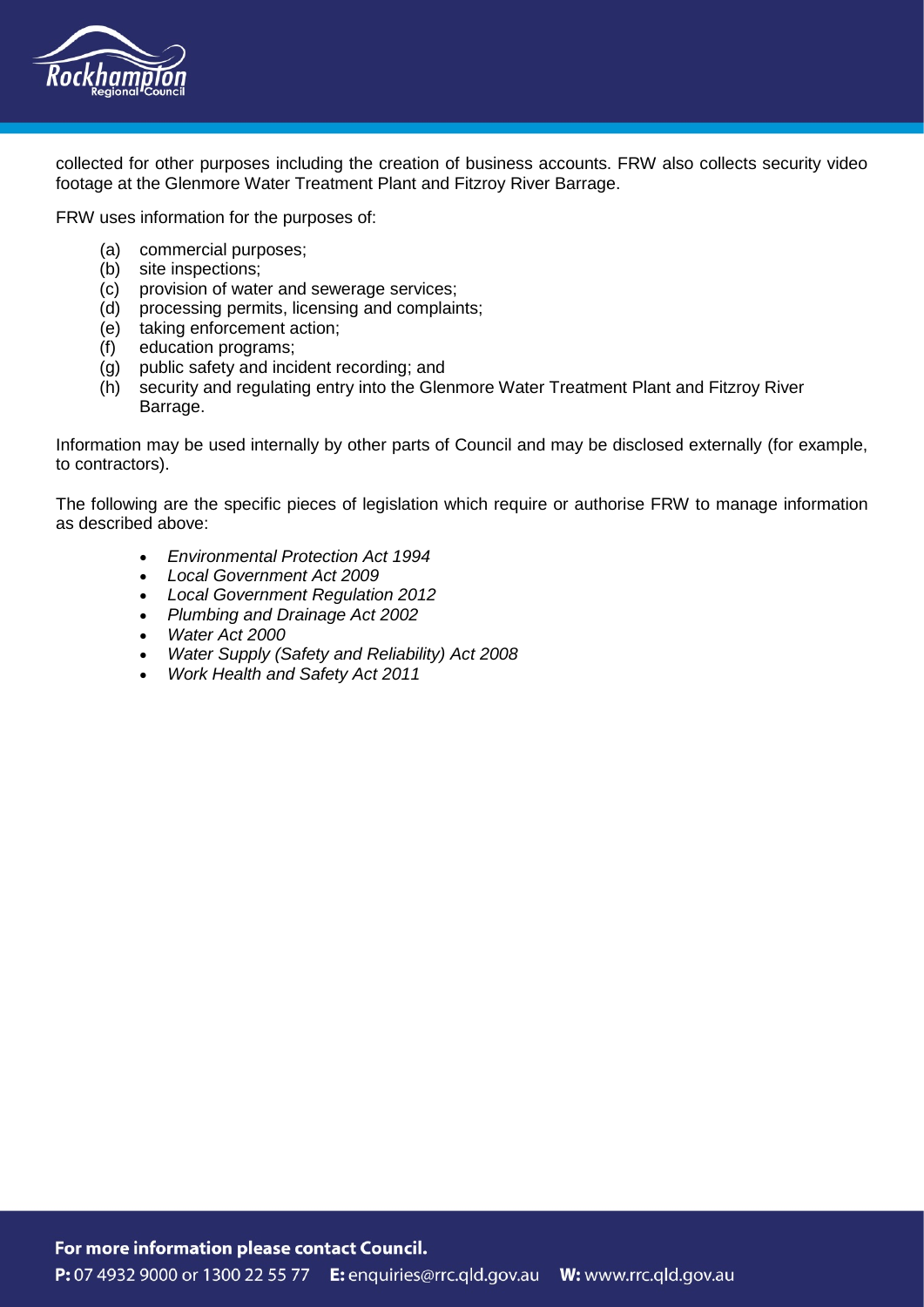

# **Annexure A – Legislation**

*Acquisition of Land Act 1967 Acquisition of Land Regulation 2011 Animal Management (Cats and Dogs) Act 2008 AusCheck Act 2007 Australian Citizenship Act 2007 Australian Citizenship Regulations 2007 Aviation Transport Security Act 2004 Aviation Transport Security Regulations 2005 Body Corporate and Community Management Act 1997 Building Act 1975 Building and Construction Industry Payments Act 2004 Building and Construction Industry (Portable Long Service Leave) Act 1991 Building Fire Safety Regulation 2008 Building Regulation 2006 Building Units and Group Titles Act 1980 Child Protection Act 1999 Civil Aviation Safety Regulations 1998 (Manual of Standards Part 139) Community Services Act 2007 Crime and Corruption Act 2001 Customs Act 1901 Dangerous Goods Safety Management Act 2001 (repealed) Disability Services Act 2006 Disaster Management Act 2003 Education and Care Services National Law (Queensland) Act 2011 Education and Care Services National Law (Queensland) Regulation 2011 Environmental Protection Act 1994 Family Services Act 1987 (repealed) Fisheries Act 1994 Food Act 2006 Fringe Benefits Tax Act 1986 Fringe Benefits Tax Assessment Act 1986 Fringe Benefits Tax Regulations 1992 Gaming Machine Act 1991 Housing Act 2003 Industrial Relations Act 1999 Information Privacy Act 2009*